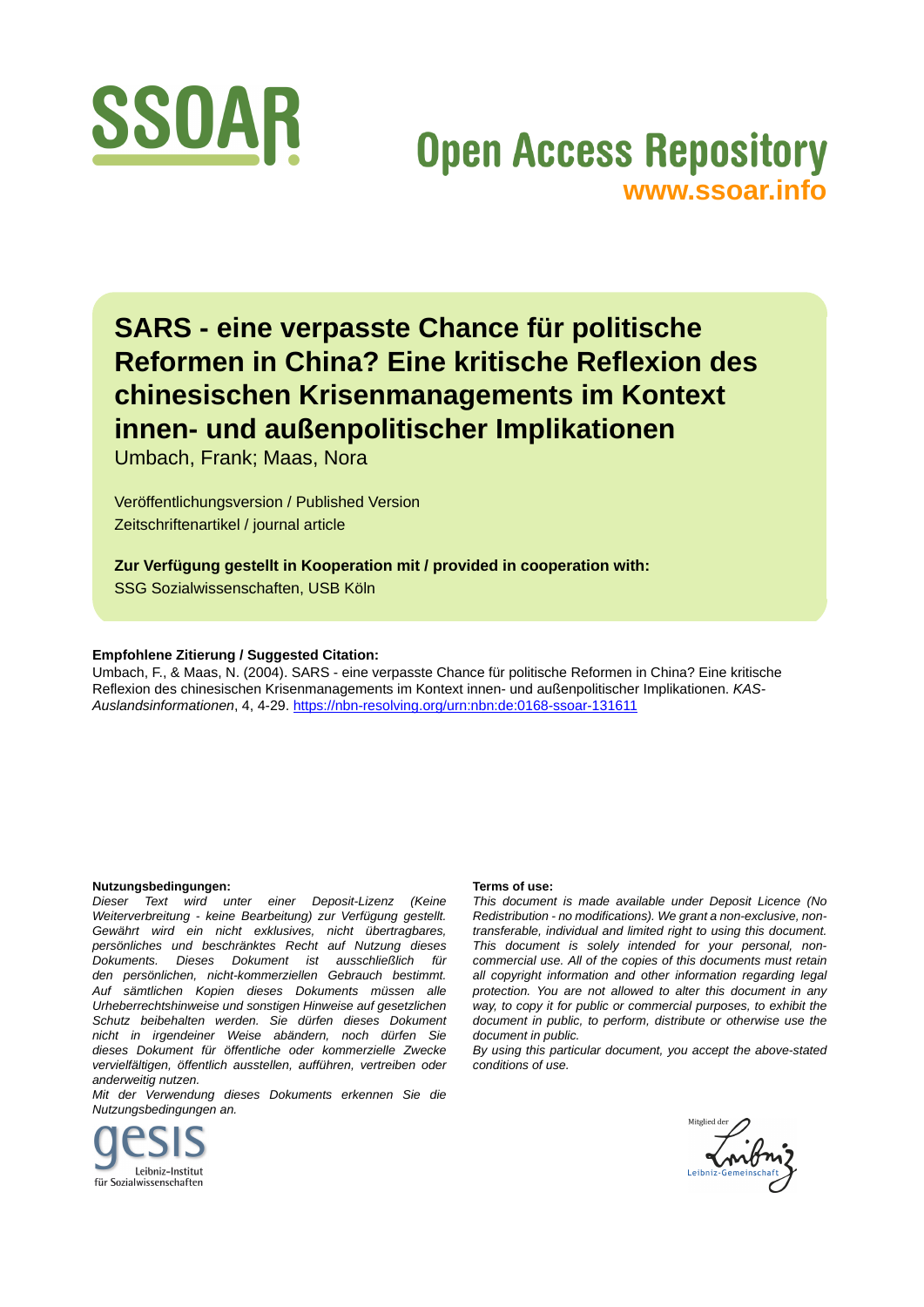#### **Auslandsinformationen**

Die im Frühjahr 2003 in China ausgebrochene Lungenkrankheit SARS sowie die monatelangen Bestrebungen der Pekinger Führung, Verlauf, Dimension und Opferzahl der Seuche geheimzuhalten, lassen die Frage nach politischen Reformen in dem fernöstlichen Land wieder lauter werden. Als Peking nach 22 Wochen der Geheimhaltung erstmals Fehler eingestand und erste Köpfe, so die des Hauptstadtbürgermeisters und der Gesundheitsministerin, rollten, zeigte sich das Ausmaß der Folgeschäden des chinesischen Fehlverhaltens auch auf globaler Bühne – die Kehrseite der in der vernetzten Welt herrschenden Mobilität und Interdependenz hatte sich in erschreckender Klarheit geoffenbart. Die Instrumentalisierung der Katastrophe durch den auf dem 16. Parteitag der Kommunistischen Partei Chinas abtretenden Jiang Zemin bzw. dessen Nachfolger der "Vierten Generation" machten darüber hinaus ebenso wie das mit dem Abklingen der Seuche einhergehende Ende der informationspolitischen Toleranz deutlich, wie weit das Land von einer "chinesischen Glasnost" oder gar dem Zusammenbruch der kommunistischen Herrschaft entfernt ist. Sicher – SARS hat an den Grundfesten des Systems genagt und dessen internationaler Reputation geschadet. Dessen Ende jedoch ist, auch dank des stabilen Wirtschaftswachstums im derzeitigen China, noch lange nicht in Sicht.

Nora Maas / Frank Umbach

# SARS — eine verpasste Chance für politische Reformen in China?

Eine kritische Reflexion des chinesischen Krisenmanagements im Kontext innen- und außenpolitischer Implikationen

## **Executive Summary**

When the pulmonary complaint called SARS broke out in China in the spring of 2003, the fact that the leaders in Beijing pursued a policy of secrecy brought the issue of political reform in that Far Eastern country into the foreground once again. Questions worth investigating in this context relate to the extent to which the epidemic actually did trigger a reorientation in Chinese policy, the intensity of the resistance offered by the former Secretary General of the Chinese Communist Party, Jiang Zemin, and the extent to which the Beijing leadership lived up to the global responsibility resulting from the international implications of the epidemic.

When the virus first appeared in the south Chinese province of Guangdong in November 2002, it triggered a wave of infection which has so far claimed 810 victims in various countries, mainly in the Far East. Until January 2003, the Beijing government did nothing to combat the disease despite the increasing number of victims, claiming instead to have the situation well in hand. Even when it ultimately decided to take a hand late in March, it still refused to surrender any meaningful information to the agents of the WHO.

It was only on April 17, after 22 weeks of mystification and pacification, that mistakes were admitted and heads began to roll. A number of regional party functionaries as well as the mayor of Beijing were replaced, and in the person of Wu Yi, the country was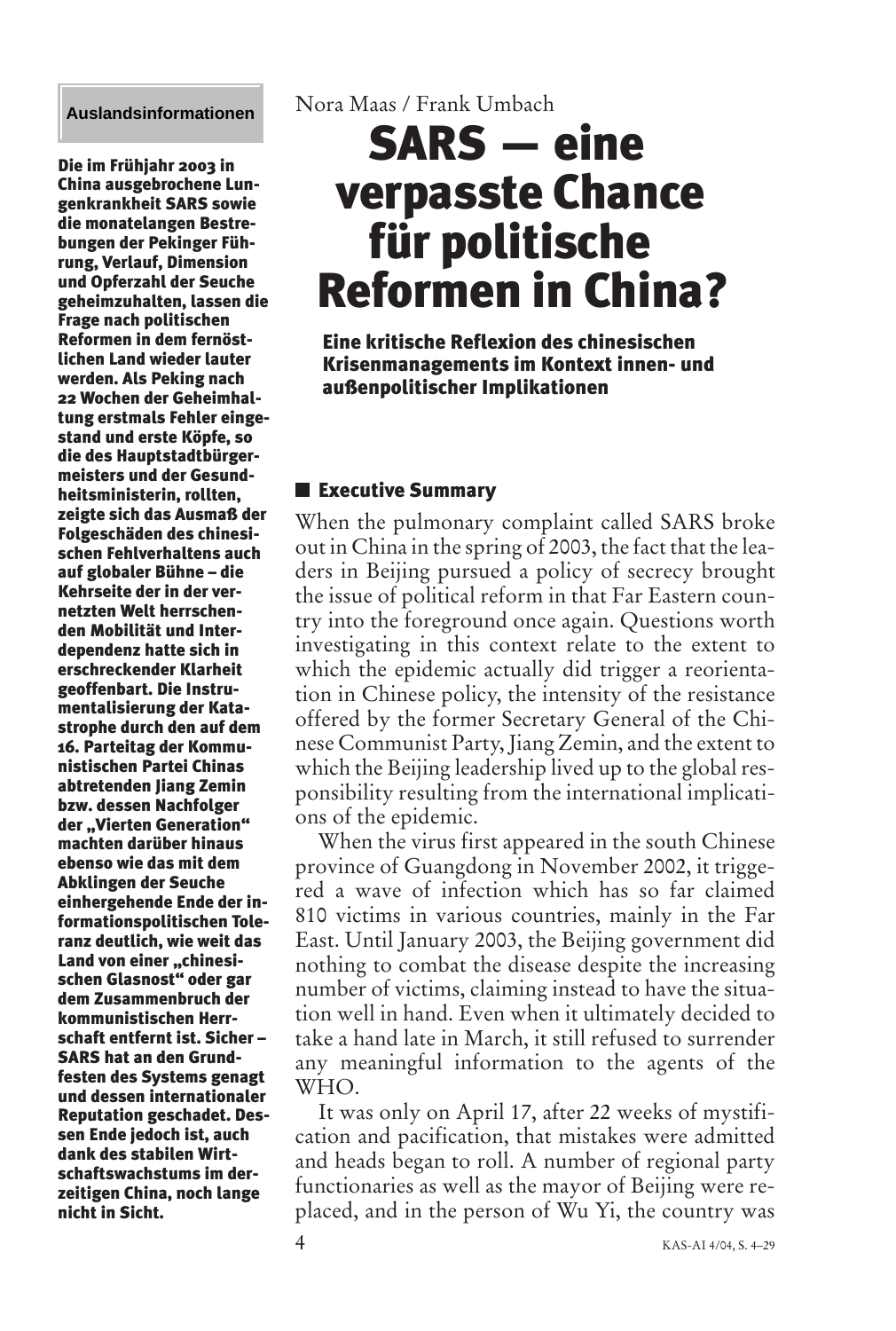given a Minister of Health who, being committed to a more open-minded policy, symbolised a reversal of government thinking. Her policy manifested itself in the closure of numerous schools, universities, and factories as well as other preventive measures – a step which indeed served to contain and neutralise the epidemic temporarily.

At the same time, the Chinese government allowed the epidemic to spread internationally because of its negligent attitude, causing considerable economic damage in various countries of the globe. While it was possible to prevent the worst through stringent border controls and ,voluntary quarantine' measures, the incident clearly showed the drawbacks of the tremendous mobility and interdependence in our networked world.

SARS began to develop in China at the time of the 16<sup>th</sup> conference of the Communist Party, a meeting which would introduce a break in the political development of the country. Jiang Zemin, the former Secretary General whose group is certain to retain considerable influence even after his replacement, was followed by the so-called ,Fourth Generation' around Hu Jintao and Wen Jiabao, whose names were generally associated with a move towards greater freedom of opinion and societal receptiveness.

However, both sides – especially the group around Jiang Zemin – attempted to turn the SARS crisis as well as the Ming 361 submarine disaster which claimed 70 victims to their own political advantage. In a climate in which the press dared only here and there to deal with these two issues more frankly, Jiang was able to consolidate his political position despite growing criticism from the traditionally loyal military, while Hu could not bring himself to present his demand for more democracy within the party in more forceful terms.

The Chinese media had a particularly important role to play with regard to the government's response to the crisis. From the very moment when the epidemic broke out, Beijing attempted to suppress any information on the issue, use the media for its habitual propaganda, and respond by reprisals of whatever kind to reports it considered unhelpful. It was only the above-mentioned press conference in April which marked the beginning of a temporary policy reversal.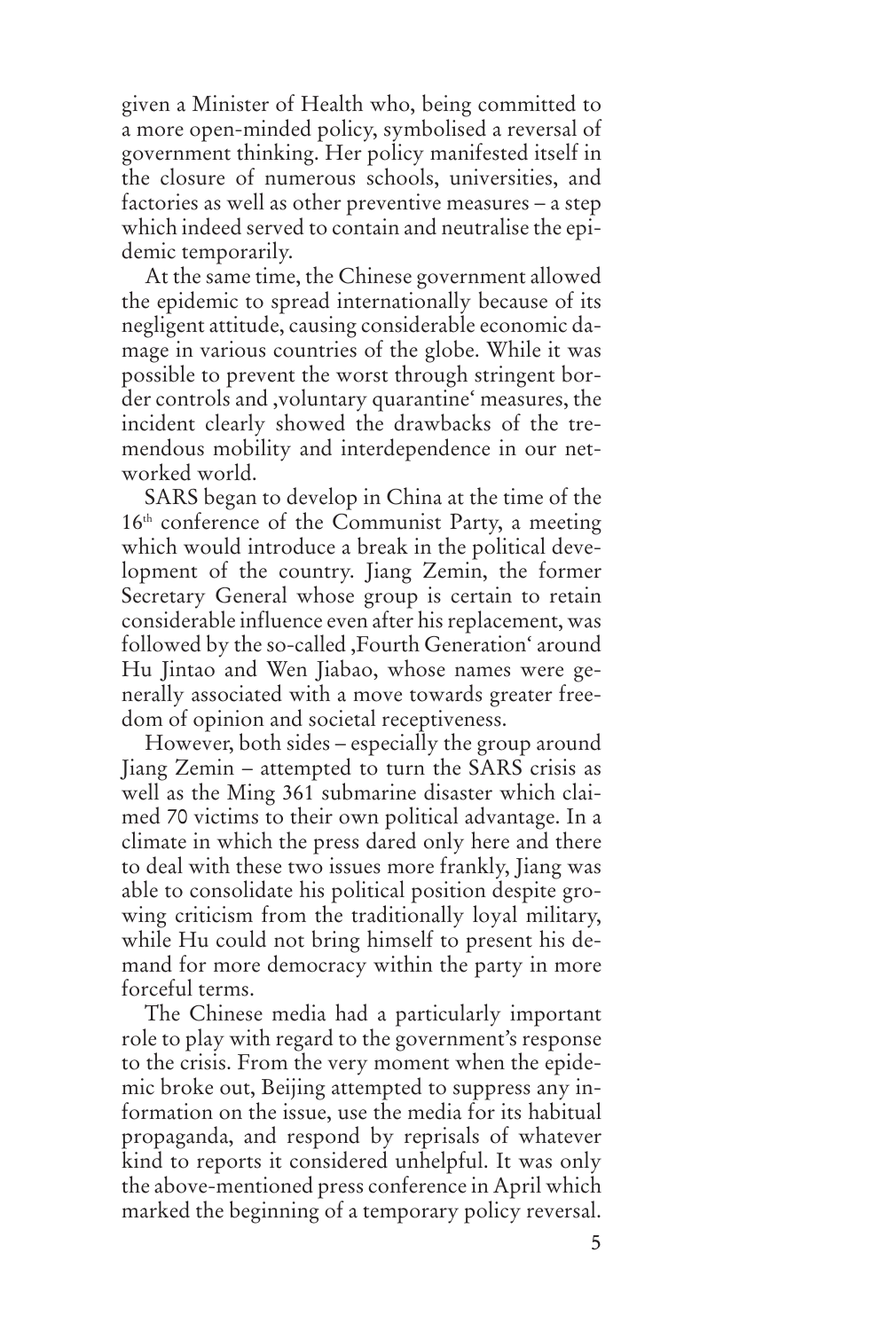The government's admission to grave errors on its part led to a new course of openness in information policy, launching a veritable flood of reports on SARS as well as on other delicate subjects like the controversial Vagrancy Act.

Nevertheless – when the epidemic receded, the end of government tolerance followed promptly. Internet users who had allegedly published false information about the epidemic on the internet were arrested, access to international newspapers was barred, and diverse organs that had been criticising the government, including the Beijing paper *Xinbao* and the business magazine *Caijing*, were made to pay for their daring coverage when their offices were closed and entire daily editions were impounded. Having begun so hopefully, the spring in information policy began to wither as the SARS epidemic lost its acute terror.

After the end of this policy of openness, prematurely celebrated by journalists as the ,Chinese Glasnost', the question arises whether SARS might serve to trigger further reforms, or even the collapse of the Communist regime in China. For a variety of reasons, the answer is an unequivocal No. Unlike the former Soviet Union, whose demise began to loom when the Chernobyl disaster happened in 1986, and whose economy was so ruinous as to paralyse any kind of political and social life, economic growth in China sometimes reaches two-digit rates. What is more, the SARS crisis itself was overcome in a relatively short time, making it very unlikely for the state to listen to the demand for a general overhaul of the Chinese public-health system raised by numerous experts.

There is no dispute, however, that the SARS incident has shaken the very foundations of the Chinese system, and that it is to be doubted whether Beijing will run the risk of offending the people in the long run. What is more, the leaders of the country can hardly refuse to recognise the global dimension of the crisis. More than ever before, the Communist Party stands in need of an international reputation to legitimise its rule. The fact that the media came again under the domineering influence of the government immediately after the crisis in a process highly reminiscent of the brief media thaw of the early '80s will hardly have helped to boost the renown of the Beijing leadership abroad.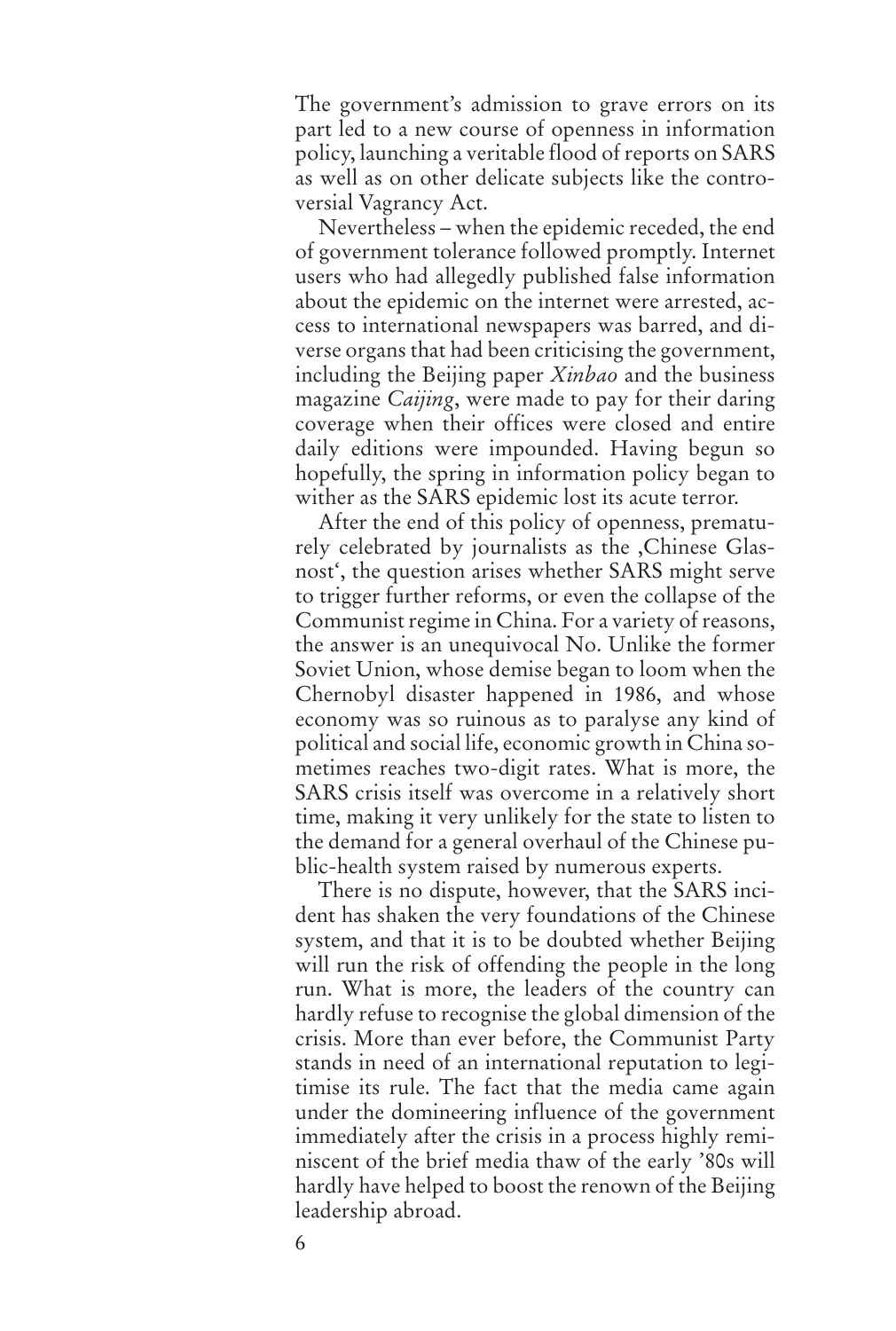In view of the economic interdependencies prevailing in the age of globalisation, China doubtlessly forms an integral part of the global community. For the country itself, this implies that it is dependent on just that international community at several levels. For the community, it implies the duty to cease turning a blind eye to the urgent need for reforms in China – reforms on whose implementation the predictability of the country on the international stage depends, and will continue to depend.

### **■ Einleitung**

Der Ausbruch der atypischen Lungenentzündung SARS (Severe Acute Respiratory Syndrom) in China und der Versuch der chinesischen Regierung, diesen geheim zu halten, haben seit Frühjahr 2003 erneut Fragen nach politischen Reformen in China laut werden lassen. Dabei vergleichen verschiedene Analytiker die möglichen Auswirkungen der SARS-Krise in China sogar mit denen des Tschernobyl-Reaktorvorfalles 1986, der unter anderem den Untergang der Sowjetunion mit herbei führte. Tatsächlich ließen sich schon vor und während der SARS-Krise einige Anzeichen für politische Reformen erkennen. Nachdem die Regierung die Geheimniskrämerei weitestgehend beendet und sich zu einer aktiven Bekämpfung der Epidemie entschlossen hatte, konnte insbesondere im Bereich der Informationspolitik größere Transparenz und Offenheit verzeichnet werden.

Durch diese Tendenzen sahen sich einige Experten in der Annahme bestätigt, dass die frisch angetretene neue Partei- und Regierungsspitze um Hu Jintao eine Ära größerer Offenheit und Flexibilität einläuten würde.

Dieser Aufsatz untersucht insbesondere am Beispiel der Informationspolitik der Regierung die Frage, inwieweit SARS tatsächlich der Auslöser für grundlegende politische Reformen sein könnte. Es wird darüber hinaus beleuchtet, welchen Widerständen sich die neue Regierung in der Person des ehemaligen Generalsekretärs Jiang Zemin bei möglichen Reformvorhaben gegenübersieht und welche Rolle dieser während der SARS-Krise spielte. Darüber hinaus wird auch die Frage diskutiert, welche internationalen Implikationen das ambivalente Krisenmanagement der chinesischen Regierung haben kann und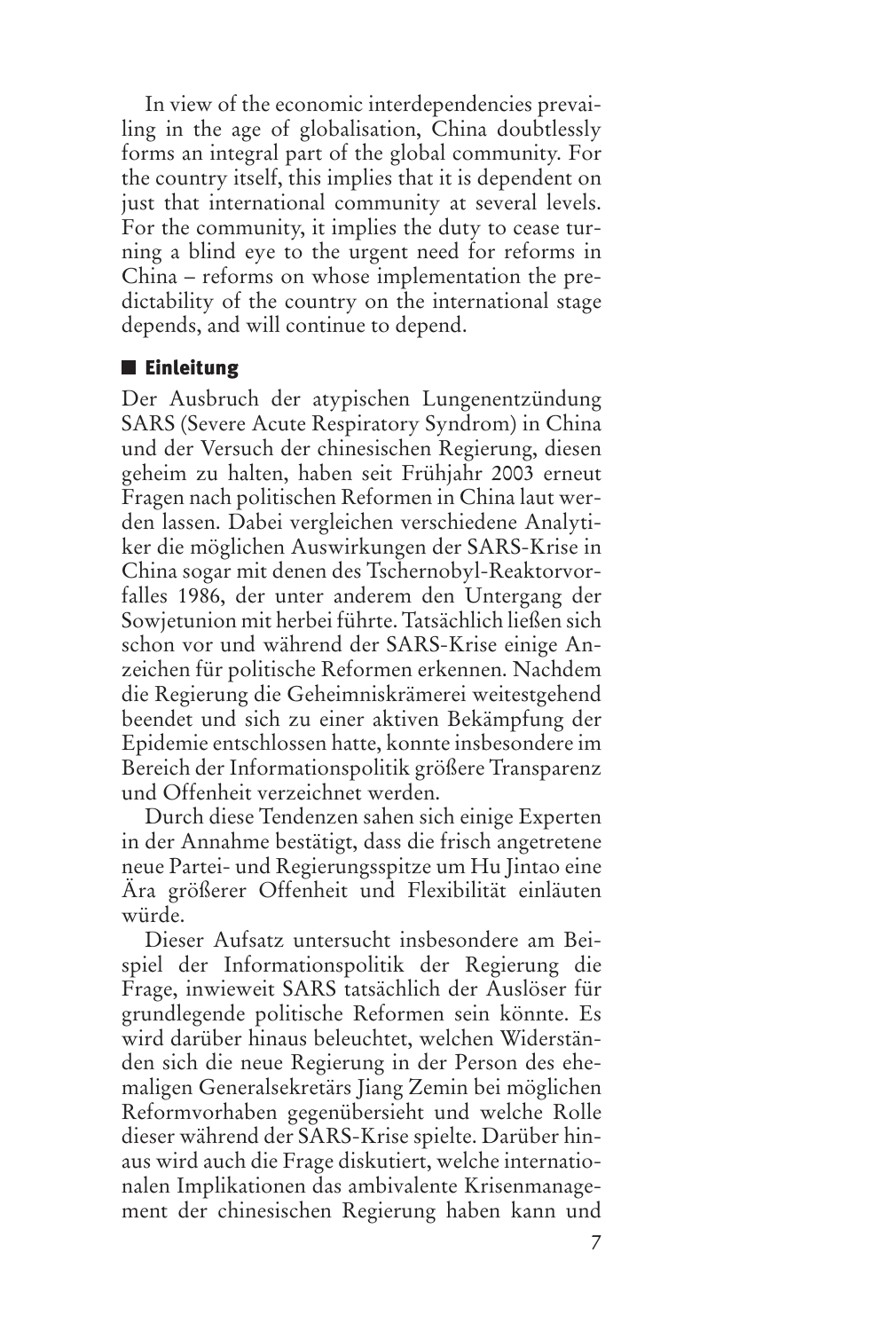inwieweit Peking seiner zunehmend globalen politischen Verantwortung gerecht geworden ist.

## ■ Der Ausbruch von SARS und dessen Auswirkungen

Experten vermuten, dass das SARS*-*Virus seinen Ursprung in der südchinesischen Provinz Guangdong hatte, wo sich im November 2002 ein Geschäftsmann aus Foshan als erster mit dem bis dahin unbekannten Virus ansteckte. Durch eine anschließende Geschäftsreise nach Hongkong wurde eine Infektionswelle ausgelöst, der bis heute 810 Menschen zum Opfer gefallen und von der weltweit über achttausend Menschen betroffen waren. Bis Januar 2003 leitete die chinesische Regierung keinerlei Schritte zur Bekämpfung der Krankheit ein. Obwohl die Zahl der Erkrankten stetig anstieg, erließ der Parteisekretär der Provinz Guangdong eine Nachrichtensperre, und setzte auch Amtskollegen in anderen Provinzen nicht in Kenntnis, um so das chinesische Neujahrsfest nicht zu stören.

Am 10. Februar 2003 gab die Provinzregierung erstmals eine Pressekonferenz, in der sie Bezug auf Gerüchte über eine grassierende atypische Lungenentzündung nahm. Diese via SMS und E-mail millionenfach verbreiteten Gerüchte<sup>1)</sup> hatten bereits Panik in der Bevölkerung der Provinz ausgelöst und zu einer Verdreifachung der Preise für medizinisches Zubehör geführt. Dennoch erklärte die Regierung im Zuge eines traditionellen Krisenmanagements von selektiver bis Disinformation, dass die Situation unter Kontrolle sei.

Diesen Standpunkt behielt der Provinzparteisekretär auch über die folgenden Wochen bei. So leugneten er und andere Parteifunktionäre jegliche Verbindung zwischen der in Guangdong grassierenden Krankheit und dem in Hongkong auftretenden Virus, welches inzwischen von der WHO mit einer Reisewarnung belegt wurde.

Erst nachdem ein Flugzeug aus Singapur in Frankfurt unter Quarantäne gestellt wurde, nahmen die westlichen Medien verstärkt Kenntnis von der Problematik. Die darauf folgende Absage einer Reihe von Konferenzen und Veranstaltungen in China durch westliche Konzerne veranlasste die chinesische Regierung Ende März nach sechs Wochen endlich

<sup>1)</sup> Arnold Zeitlin, "SARS and the Chinese Media: A Brief Opening", in: *China Brief*, Vol. II, Issue 13, 1.7.2003, http://jamestown.org/pubs/ view/cwe\_003\_013\_002.htm, (Zugriff 1.10.2003).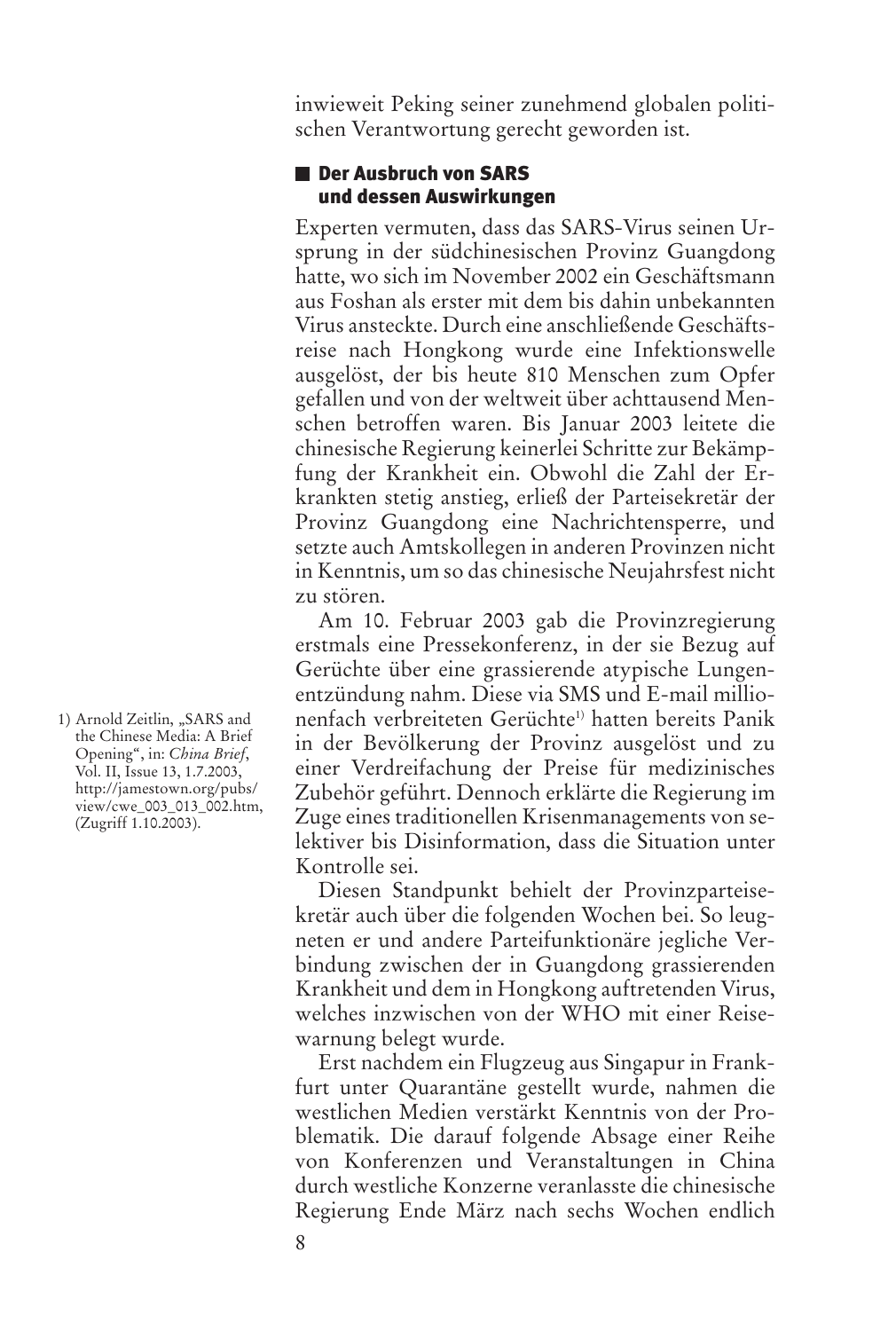aktiv zu werden. Zwar sagte der chinesische Gesundheitsminister Zhang der WHO umfassende Zusammenarbeit zu, aber trotzdem wurde die Arbeit der WHO-Mitarbeiter massiv durch mangelnde Versorgung mit notwendigem statistischen Material behindert und ihnen die Einreise in das betroffene Guangdong untersagt. Die Genehmigung vor Ort zu reisen erfolgte schließlich erst, nachdem die WHO in einer drastischen Maßnahme am 1. April eine Reisewarnung für das inzwischen massiv betroffene Hongkong und auch die chinesische Provinz Guangdong verhängte.2) Auch zu diesem Zeitpunkt leugnete Peking weiterhin, dass neben Guangdong noch weitere Regionen in China betroffen waren.

Erst nachdem der pensionierte Militärarzt Jiang Yanyong gegenüber der chinesischsprachigen Hongkonger Presse die chinesische Regierung Anfang April der Lüge bezichtigte und offenbarte, dass SARS-Erkrankte in Militärkrankenhäusern versteckt wurden<sup>3)</sup>, brach die Regierung nach 22 Wochen der Verheimlichung und des Herunterspielens am 17. April 2003 ihr Schweigen und gab schwerwiegende Fehler im Umgang mit der Epidemie zu. Wenige Tage später rollten mit der Entlassung des Gesundheitsministers Zhang Wenkang und des Pekinger Bürgermeisters Meng Xuenong die ersten Köpfe. Dies war das erste Mal in der Geschichte der Volksrepublik, dass zwei hochrangige Beamte aus mangelnder politischer Verantwortung ihren Hut nehmen mussten. In den folgenden Tagen und Wochen wurden auch auf lokaler Ebene 120 weitere hochrangige Regierungs- und Parteifunktionäre entlassen beziehungsweise mit Disziplinarmaßnahmen konfrontiert<sup>4</sup>. Daraufhin forderte Staatspräsident und Parteigeneralsekretär Hu Jintao die Provinzregierungen auf, unverzüglich und korrekt alle SARS-Erkankungen bekannt zu geben. Daraufhin musste die Zahl der Erkrankten von ursprünglich 1512 auf insgesamt 1807 Erkrankungen und Verdachtsfälle korrigiert werden.<sup>5)</sup> Es stellte sich heraus, dass 14 Provinzen – darunter auch und besonders stark die Hauptstadt Peking — betroffen waren. In den folgenden zehn Tagen verdreißigfachte sich die ursprünglich mit 37 angegebene Zahl der SARS-Infizierten in der Hauptstadt.

Pekings Bürgermeister *Meng* wurde von Wang Qishan, einem erfahrenen Krisenmanager, ersetzt.

- 2) Ole Döring, "Anspruch und Wirklichkeit: Im Umgang mit SARS zeigen sich Chinas politische Schwachstellen", in: *China Aktuell* (April 2003), S. 452.
- 3) Gorden Chang, "SARS Crisis: New Disease, New Leaders, Same Old Regime", in: *China Brief*, Vol. 3, Issue 8, 22.4.2003, http://jamestown. org/pubs/view/cwe\_003\_008\_ 001.htm, (Zugriff 1.10.2003).
- 4) Neil Beck, "What does SARS mean for China?", in: *NBR Briefing*, Nr. 13, 9.5.2003, http://www.nbr.org/ publications/briefing/ no.13-SARS/ Beck.html, (Zugriff 1.10.2003).
- 5) W. Lam, " SARS Crisis: Beijing's Leadership Slowly Responds", in: *China Brief*, Vol. 3, Issue 8, 22.4.2003, http://jamestown.org/pubs/ view/cwe\_003\_008\_002.htm , (Zugriff 1.10.2003).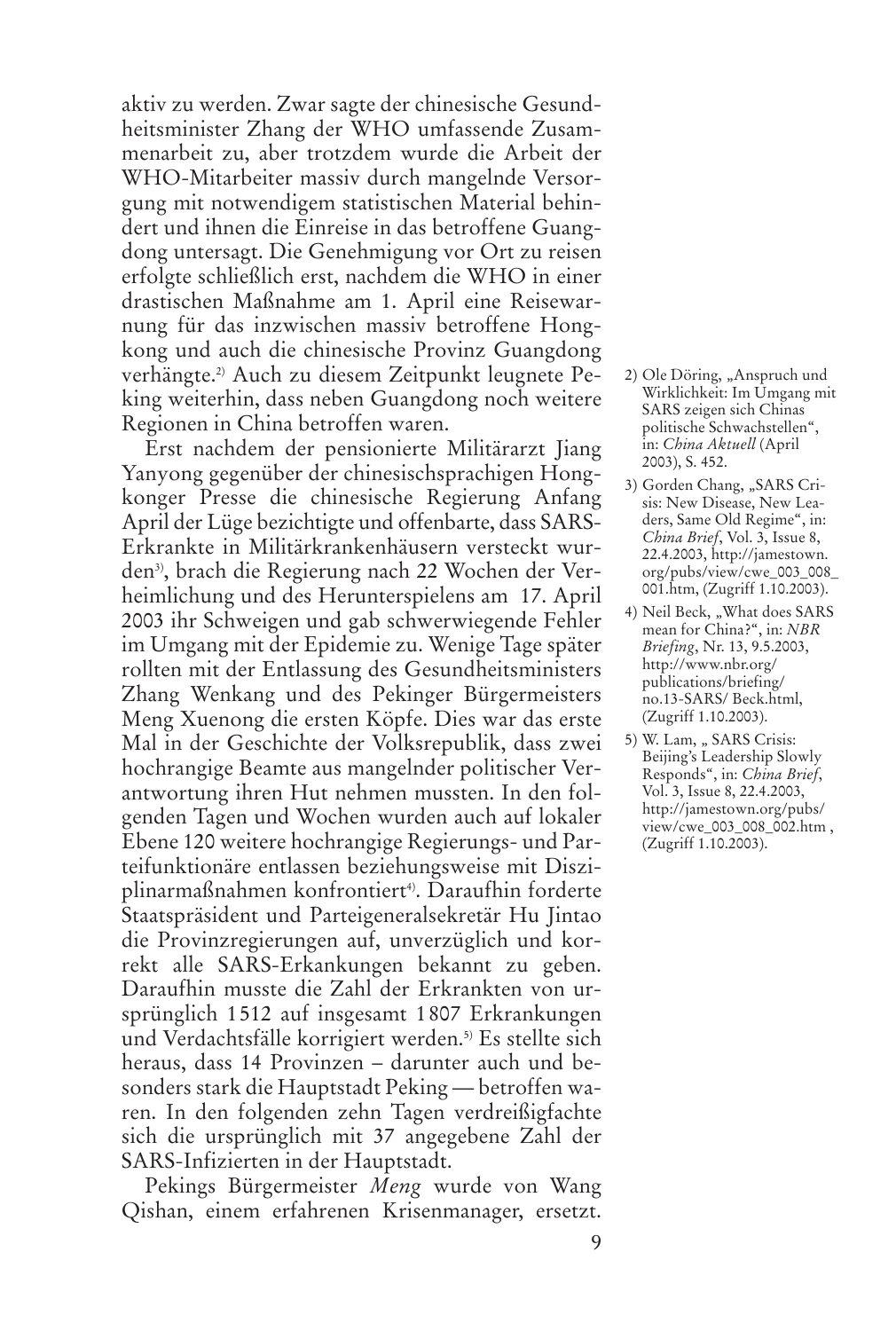dämpfung der Auswirkungen der Asienkrise in Guangdong verdient gemacht. An die Stelle des entlassenen Gesundheitsministers Zhang trat Wu Yi, das einzige weibliche Zentralkomiteemitglied. Dass Wu Yi, ebenfalls eine ausgewiesene Wirtschaftsexpertin, als Zugpferd der Bemühungen zur Bekämpfung der Epidemie von der Regierung eingesetzt wurde, verstärkte den Eindruck, dass Pekings verspäteter Kampf gegen die Seuche primär auf wirtschaftliche Schadensbegrenzung abzielte.

Letzterer hatte sich unter anderem 1997 mit der Ab-

Der Amtsantritt von Wu Yi bedeutete für die Politik der Regierung eine Kehrtwende. Allen Regierungs- und Parteifunktionären drohten persönliche Konsequenzen für den Fall unkorrekter oder nur verzögerter Angaben über die Erkrankungen in ihren Bezirken. Zusätzlich griff die Regierung auf das altbewährte Mittel der Massenmobilisierung zurück. Premierminister Wen Jiabao erklärte den "Krieg der Volksmassen gegen SARS"6), und das Krankenhauspersonal, welches teilweise unter katastrophalen Bedingungen zu arbeiten hatte, wurde von der staatlichen Presse zu Volkshelden hochstilisiert.

Das Militär, das durch die Verheimlichung von Erkrankungen in Militärkrankenhäusern anfangs mögliche Maßnahmen zur Eindämmung der Krankheit blockiert hatte, errichtete Ende April innerhalb von sechs Tagen in der Nähe von Peking ein Quarantänekrankenhaus mit über 1000 Betten.7) Die einwöchigen landesweiten Ferien anlässlich des 1. Mai wurden auf nur einen Tag verkürzt, um so den Menschenfluss von der Stadt zu Verwandten aufs Land und damit die Ausbreitung des Virus ins bisher nur marginal betroffene Hinterland zu verhindern. In Peking wurden unzählige Schulen, Universitäten und Betriebe geschlossen und Tausende von Menschen zeitweilig unter Quarantäne gestellt. Im schwersten Fall drohte für die vorsätzliche Verbreitung der Seuche, beispielsweise durch die Nichtbeachtung der Quarantänevorschriften, die Todesstrafe.<sup>8)</sup>

Aufgrund der breit angelegten und rigorosen Durchsetzung der beschriebenen Maßnahmen gelang es der Regierung schließlich, die Krankheit vorläufig einzudämmen. Am 29. Mai wurde die letzte Erkrankung gemeldet. Am 24. Juni folgte dann die Streichung Chinas von der WHO-Liste der von SARS be-

- 6) Siehe Ole Döring, "Anspruch und Wirklichkeit", hier S. 455.
- 7) "China and SARS: the crisis and it's effects on politics and economy", in: Carnegie Endowment for International Peace — China Program, 2.7.2003, http://www.ceip. org/files/events/events.asp? pr=16&EventID=629, (Zugriff 1.10.2003).
- 8) "SARS: Krisenmanagement der Regierung", in: *China aktuell* (Mai 2003), S. 555.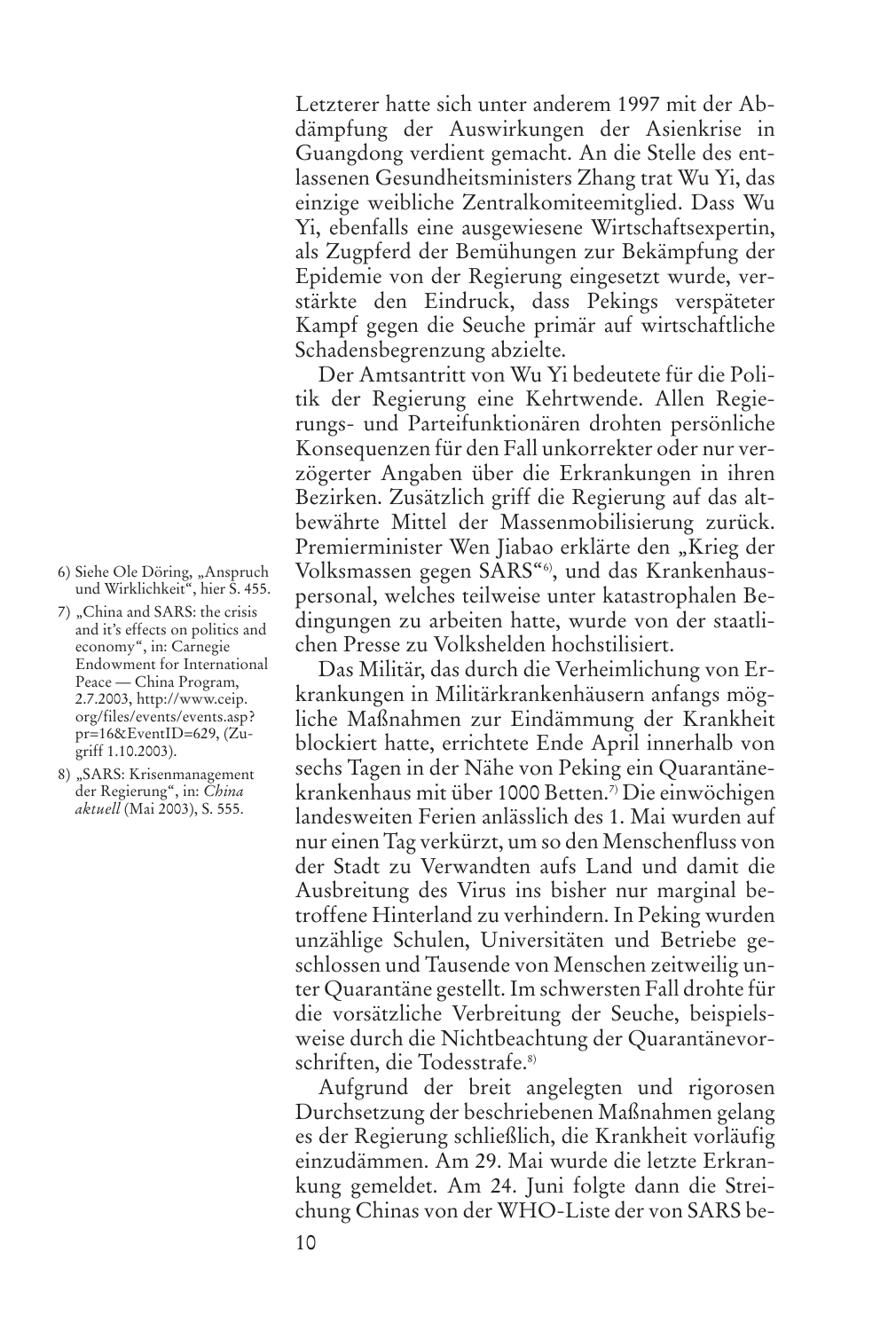troffenen Länder. Die Krise hatte jedoch nicht innenpolitische, sondern auch internationale Dimensionen. Diese werfen die Frage auf, inwieweit China seiner zunehmenden regionalen und auch globalen politischen Verantwortung gerecht geworden ist.

### Die internationale Dimension

Die schnelle Verbreitung des SARS-Virus über die Grenzen Chinas hinaus war durch die zunehmende internationale Mobilität in einer vernetzten Welt bedingt. Ebenso leicht wie das Virus selbst verbreiteten sich auch die wirtschaftlichen Folgen in der gesamten Welt. So betragen die weltweiten Kosten der Epidemie schätzungsweise zwischen zehn und 30 Milliarden US Dollar.9) Das monatelange Vertuschen des wahren Ausmaßes der Seuche und das zeitweise Unterlassen jeglicher Gegenmaßnahmen seitens der chinesischen Regierung im eigenen Land hatten in beträchtlichem Ausmaß zur internationalen Verbreitung der Krankheit und damit zur Zuspitzung der internationalen Krise geführt.

Insgesamt waren 29 Staaten, vornehmlich asiatischpazifische Länder, betroffen, die weltweit 8000 erkrankte Personen meldeten. Dabei verzeichneten zwar Hongkong und China die weitaus höchste Zahl von Erkrankungen und hatten den größten Anteil an den global über 700 Todesfällen, doch auch Taiwan, Singapur, Vietnam und Toronto, die wesentlich niedrigere Krankheitsfälle zu melden hatten, mussten Infektionswellen im eigenen Land bekämpfen.10) Die Gefahr einer möglichen Ansteckung im eigenen Lande dramatisierte in erheblichem Ausmaß die Situation der betroffenen Bevölkerung. So führte die Epidemie zu einem zeitweiligen Stillstand des öffentlichen Lebens in Städten wie Peking, Hongkong und Taipeh. Der Flugverkehr zwischen Hongkong und Taiwan, die am stärksten frequentierte Flugstrecke der Welt, sank in den Monaten April und Mai von täglich 10000 auf nur 700 Passagiere und kam damit fast vollständig zum Erliegen.11) All dies brachte nicht nur erhebliche wirtschaftliche Einbußen im Dienstleistungssektor und Handel für die direkt betroffenen Regionalstaaten mit sich, sondern führte auch zu wirtschaftlichen Verlusten für Länder, deren jeweilige Handelspartner und Geschäftszweige, die auf einen flüssigen innerasiatischen Verkehr angewiesen sind.

9) Jeffrey Robertson, "The Economic Costs of Infectious Diseases", in: Research Note – Department of the Parliamentary Libary, No. 36, 13.05.2003. S. 1.

- 10) WHO-Webpage: http:// www.who.int/csr/sars/ country/2003\_09\_23/en/, (Zugriff 29.12.2003).
- 11) David G. Brown,"The Shadows of SARS", in: *Comparative Connections*, Vol.5, No.6, Juli 2003, http://www.csis.org/ pacfor/cc/0302Qchina\_ taiwan.html, (Zugriff: 15.12.2003).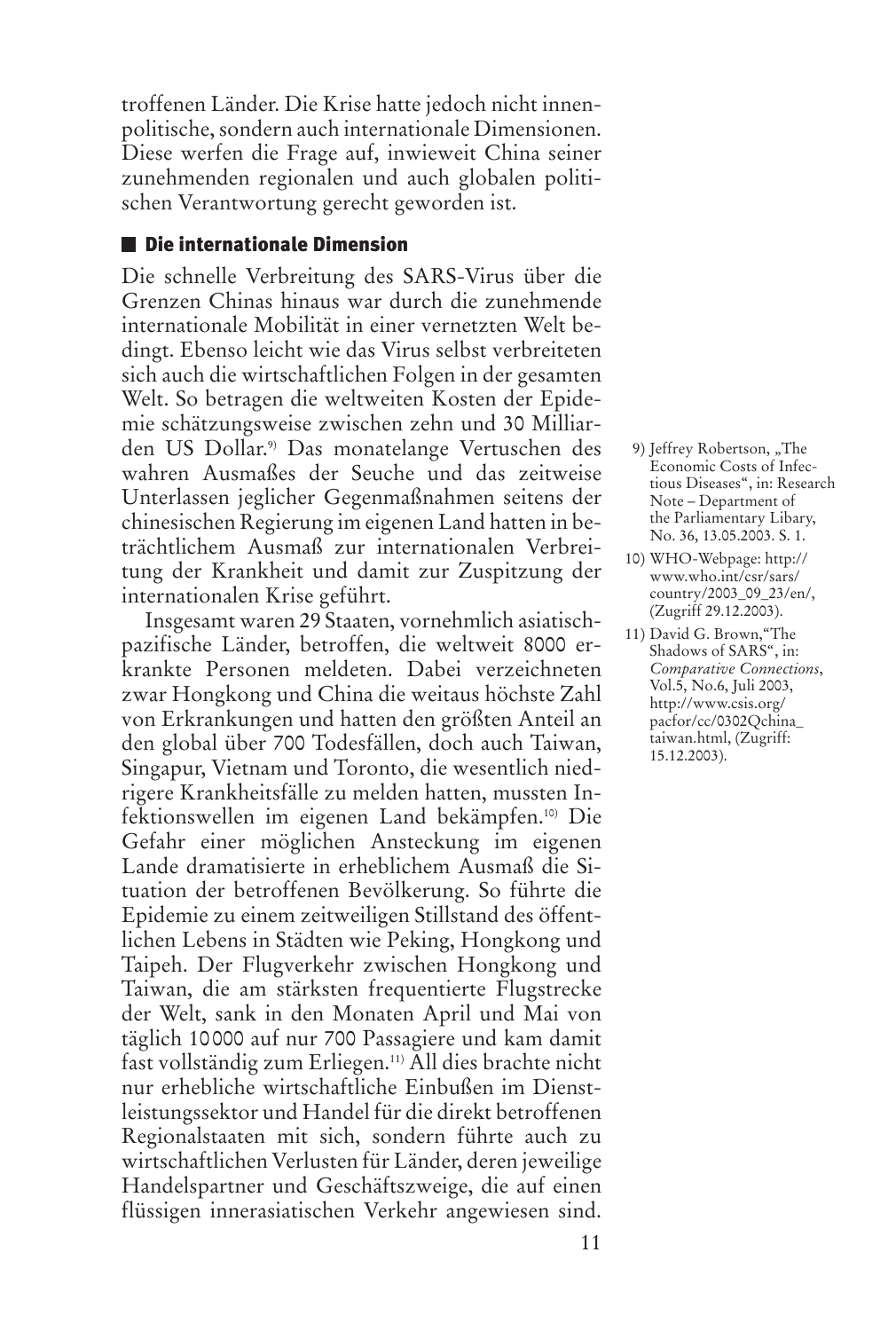- 12) Urs Schoettli, "Chinas Tourismus leidet unter SARS", in: *Neue Zürcher Zeitung* (Onlineversion), 30.5.2003, http://www.nzz.ch/dossiers/ 2003/sars/2003.05.30 wi-article8VWVR.html, (Zugriff: 15.12.2003).
- 13) Lyall Brekon,"SARS and a New Security Initiative from China", in: *Comparative Connections*, Vol. 5, No. 2, Juli 2003, http://www.csis. org/pacfor/cc/0302Qchina\_ asian.html, (Zugriff: 15.12. 2003).
- 14) Urs Morf, "Sondergipfel der Asean-Staaten zu Sars", in: *Neue Zürcher Zeitung* (Onlineversion), 30.4.2003, http://www.nzz.ch/dossiers/ 2003/sars/2003.04.30-vmarticle8TT3E.html, (Zugriff: 15.12.2003).

So wirkte sich die Angst vor Ansteckung und die dadurch stark gesunkene Verkehrstätigkeit in Asien nicht nur fatal auf die Volkswirtschaften Singapurs, Taiwans und Hongkongs aus, sondern belastete auch von der Tourismusindustrie abhängige Länder wie Thailand, die Philippinen und Malaysia stark.12)

Um der Seuche Herr zu werden, führten die meisten betroffenen Länder in Asien scharfe Kontrollen an ihren Grenzen ein und setzten jeden unter "freiwillige" Quarantäne, der aus einem betroffenen Gebiet einreiste oder sonst im Verdacht stand, sich mit dem Virus angesteckt zu haben. In Vietnam, dem es als erstem Land gelungen war, SARS praktisch zu eliminieren, gehörte hierzu unter anderem die tagelange Isolierung von über 2000 Studenten, die im Mai aus China zurückgekehrt waren.13)

Nachdem die Zahlen der SARS Erkrankungen in Hongkong im Frühjahr 2003 stetig anstiegen und die Epidemie über Südostasien bis nach Toronto schwappte, wurde der Weltöffentlichkeit schnell bewusst, dass das fahrlässige Verhalten der chinesischen Regierung der eigenen Bevölkerung gegenüber auch eine massive Gefährdung für die globale Gesundheit darstellte und dass eine weltweite Epidemie (wie bei AIDS) nicht länger auszuschließen war. Insbesondere die neben China am stärksten betroffenen ASEAN-Staaten zeigten sich verärgert über die Geheimniskrämerei der chinesischen Regierung. Dabei setzten sie in ihrem Handeln anstelle auf offene Kritik allerdings wie gewohnt auf subtile Überredung. Und tatsächlich waren ihre Bemühungen am Ende von Erfolg gekrönt. So gelang es Ende April, zu einem Sondergipfel der Gesundheitsminister und Staatsoberhäupter der ASEAN-Staaten nicht nur Chinas Premierminister Wen Jiabao als Teilnehmer zu gewinnen, sondern auch einen Maßnahmenkatalog zur Eindämmung der Seuche zu beschließen, der zum Beispiel stärkere Kontrollen von Reisenden im Ursprungsland und schnelleren Informationsaustausch vorsah.14) Diese Erklärung war eine der wichtigsten Bedingungen für die erfolgreiche Eindämmung der SARS-Epidemie in Asien und stellt am Ende gleichzeitig einen beispiellosen Fall grenzüberschreitender Zusammenarbeit im asiatisch-pazifischen Raum dar.

Allerdings erlitt das sensible Verhältnis zu Taiwan aufgrund von Chinas Weigerung, eine WHO-Mit-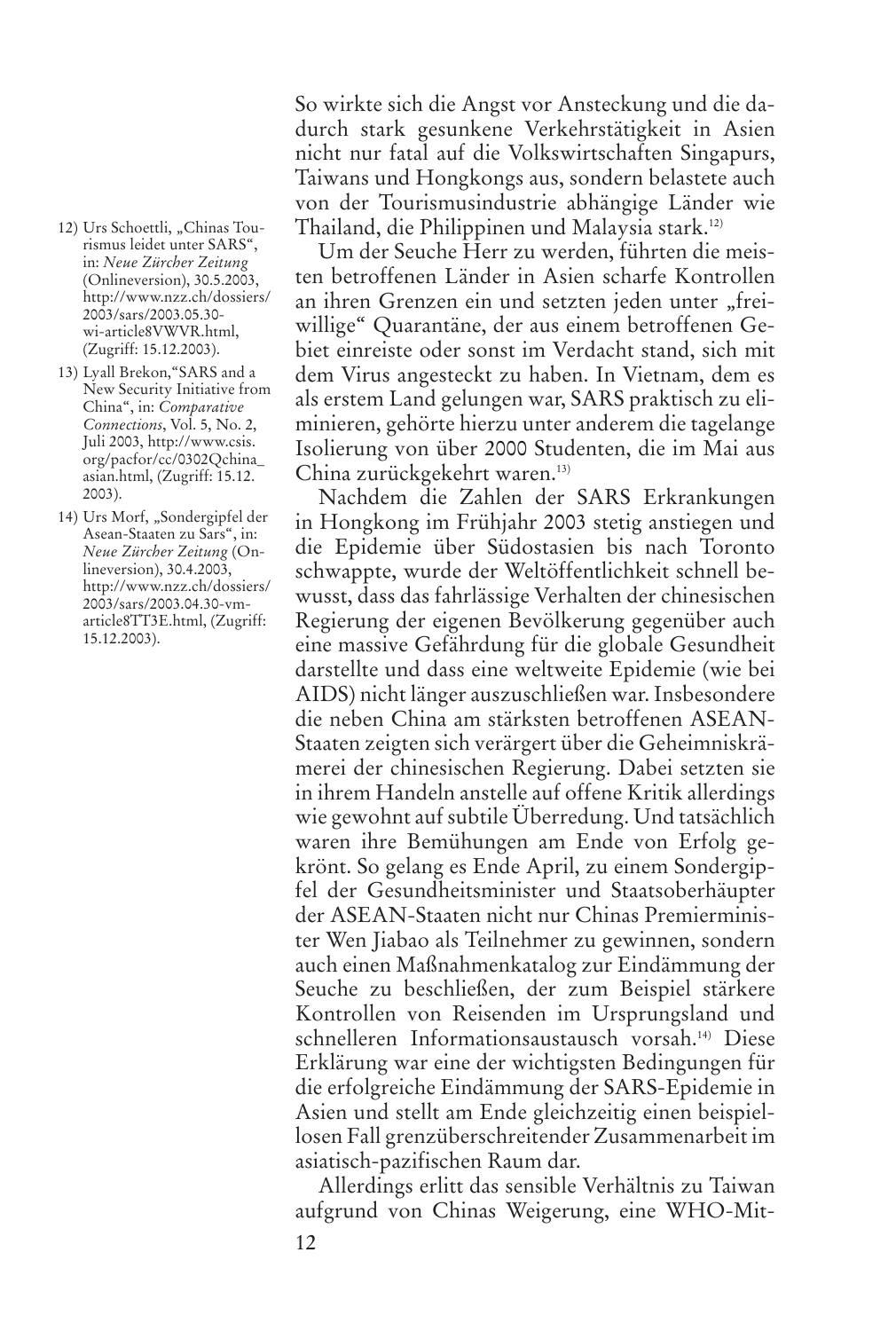gliedschaft Taiwans zuzulassen, einen weiteren Rückschlag und war kein Ausweis dafür, dass China seine regionalen und globalen Sicherheitsinteressen über die Zielsetzung seiner tradierten Taiwanpolitik und der unwiderruflichen Wiedervereinigung stellte. Der Inselstaat beschuldigt die VR China daher auch, durch Druck und mangelnde Informationspolitik die internationale Unterstützung für Taiwan auf ein Minimum reduziert zu haben. Dadurch sowie durch die Verweigerung eines Beobachterstatus in der WHO für Taiwan habe die Volksrepublik die taiwanesische Bevölkerung stark gefährdet.15)

Doch das größte Problem im Zusammenhang mit dem Ausbruch von SARS war nicht die Krankheit selbst, sondern die Auswirkungen, die sie auf Wirtschaft und Gesellschaft im Allgemeinen hat und haben kann. Daher birgt die SARS-Krise, auch wenn sie von Toronto abgesehen primär Länder in der asiatisch-pazifischen Region betraf, auch eine globale Dimension. Sie ist die Kehrseite der hohen Mobilität und Interdependenz, die eine globalisierte Welt zur Folge hat. Die mit der Seuche einhergehende Angst, die wirtschaftlichen Einbußen insbesondere im Handel, Tourismus und in der Konferenzindustrie sowie die massive Beschneidung der öffentlichen Freiheit stellen ähnlich wie die Verbreitung von Aids eine weltweite Bedrohung dar und bedürfen daher eines gemeinsamen globalen Kampfes gegen derartige gefährliche Infektionskrankheiten. Die Notwendigkeit einer rechtzeitig einsetzenden und umfassenden Informationspolitik sowohl gegenüber der eigenen Bevölkerung als auch gegenüber den Nachbarländern und internationalen Organisationen im Rahmen eines präventiven globalen Gesundheitsnetzwerkes ist eine der zentralen Lehren, die aus der SARS-Krise zu ziehen sind. Die Analyse macht zugleich auch deutlich, dass die völlig unzureichende Informationspolitik eines zu Beginn fragwürdigen politischen Krisenmanagements kein Beleg für die regionale und globale politische Verantwortung Pekings ist. Allerdings hat sich im Zuge der Krise dann auch sehr schnell gezeigt, dass die politische Führung Pekings sehr wohl in der Lage ist, auch politische Lehren für ein verantwortungsvolleres Krisenmanagement zu ziehen, da Peking sonst außenpolitisch und international das Gesicht verloren hätte. Die Gründe für das zögerliche 15) Siehe David G. Brown, "The Shadows of SARS".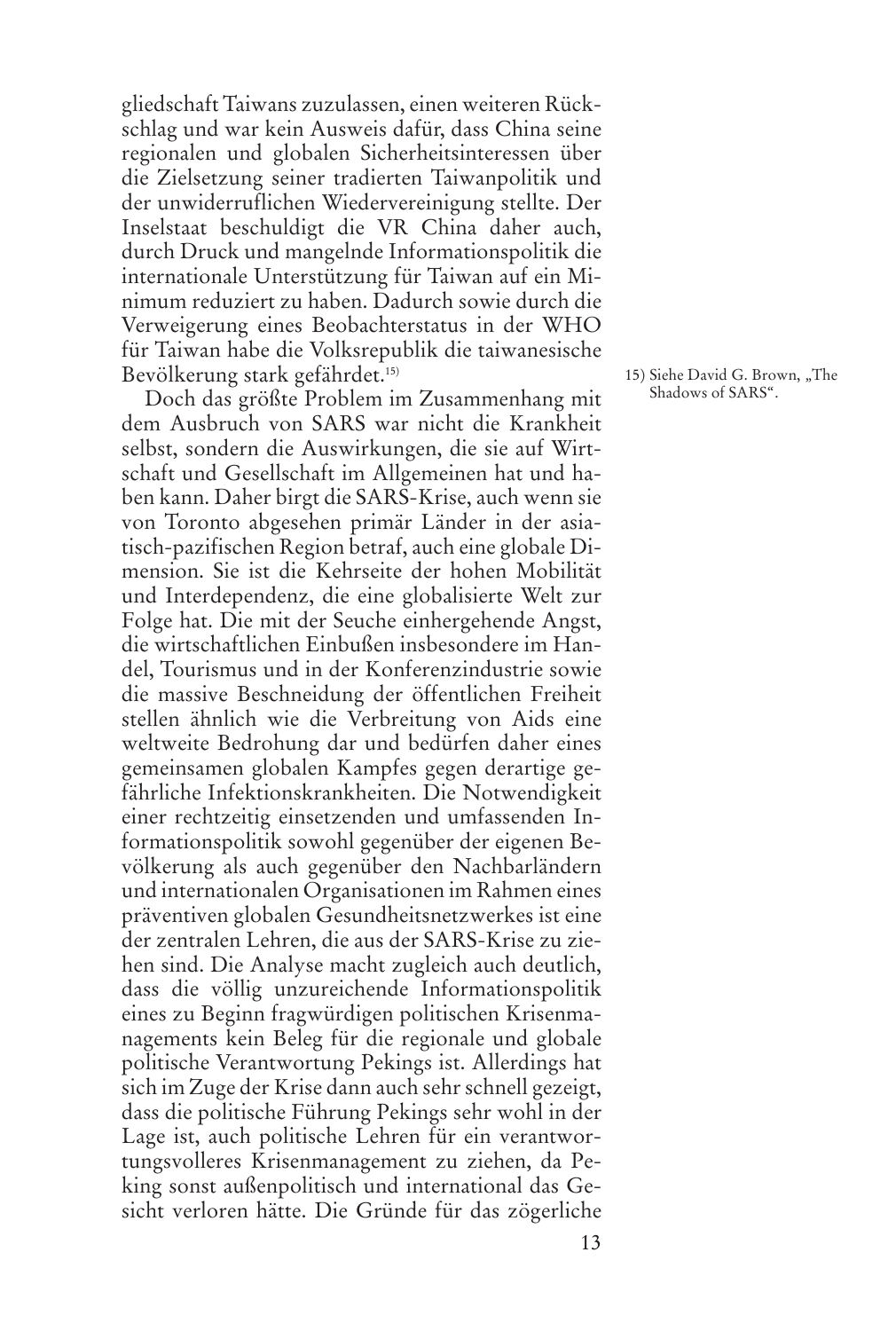und vor allem zu Beginn völlig unzureichende innenwie außenpolitische Krisenmanagement Pekings sind vor allem in tradierten politischen Verfahrensweisen und innenpolitischen Friktionen zu suchen.

#### Führungswechsel und interne Machtkämpfe — Auswirkungen der Doppelherrschaft im Kontext ambivalenter Partei-Militär-Beziehungen

Der Ausbruch der SARS-Epidemie fiel in China in eine Zeit des politischen Führungswechsels. Auf dem 16. Parteitag im November 2002 hatte der bisherige Amtsinhaber Jiang Zemin das Amt des Generalsekretärs der Kommunistischen Partei Chinas, das er seit 1989 bekleidete, an den noch von Deng Xiaoping bestimmten sechzigjährigen Hu Jintao abgetreten. Im März diesen Jahres wurde auf dem 10. Nationalen Volkskongress mit der Übernahme des Amtes des Staatspräsidenten durch Hu und der Abdankung Zhu Rongjis als Premierminister zugunsten von Wen Jiabao der Führungswechsel auch auf der Regierungsebene vollendet. Dieser in der volksrepublikanischen Geschichte beispiellos geordnete Führungswechsel zugunsten der sogenannten Vierten Führungsgeneration wurde im In– und Ausland als tiefer Einschnitt in Chinas weitere politische Entwicklung interpretiert. Die Angst, die durch den reibungslosen Verlauf des Volkskongresses im Ausland neu gewonnene Reputation zu gefährden, hat vermutlich bei den Verschleierungen um SARS eine wichtige Rolle gespielt.

Hinter der Fassade der vielgelobten friedlichen Machtübergabe herrscht allerdings ein Machtkampf zwischen der Vierten Generation um Hu Jintao und Wen Jiabao und der sogenannten Shanghai-Clique um den ehemaligen Staatspräsidenten und Generalsekretär Jiang Zemin. Letzterer hält trotz der Aufgabe seiner Ämter als Staatspräsident und Generalsekretär weiterhin am Vorsitz der mächtigen Zentralen Militärkommission der Partei, dem Oberkommando über die chinesischen Streitkräfte, fest. Darüber hinaus übt er durch die Platzierung seiner Zöglinge auf wichtigen Posten, unter anderem im neuen Ständigen Ausschuss des Politbüros, auch weiterhin massiv Einfluss auf die Kursrichtung, insbesondere der Außen- und Sicherheitspolitik, aus. Er steht für die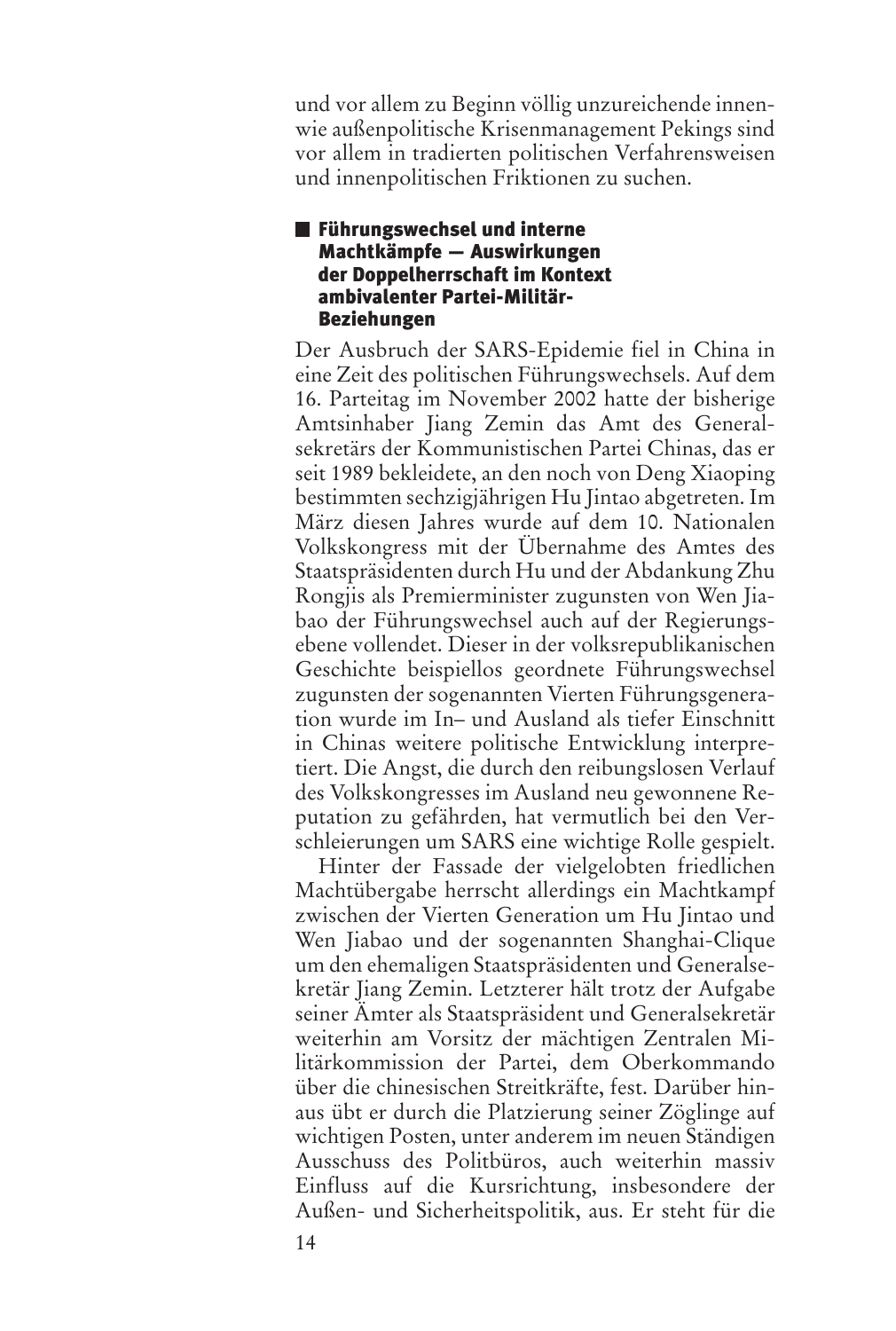Politik der letzten Dekade in China, deren Ziel und Inhalt vor allem das Wirtschaftswachstum um jeden Preis war, weitere politische Reformen jedoch ablehnte. Hu Jintao und Wen Jiabao hingegen gelten besonders westlichen Experten als Hoffnungsträger für mehr innerparteiliche Demokratie und für die Lockerung der Medienkontrolle.

Die aus dieser personellen Konstellation resultierende Unklarheit der tatsächlichen Machtverhältnisse trat im Verlauf der SARS-Krise wiederholt an die Oberfläche, da beide Seiten die Krise als einen weiteren Schauplatz für ihren Richtungskampf nutzten. So mutete die Entlassung des aus dem Dunstkreis der Shanghaier Clique stammenden Gesundheitsministers Zhang wie eine Abrechnung der neuen Regierung mit dem *Ancien Régime* an. Diesen Affront gegen Jiang musste Hu Jintao allerdings mit der Amtsenthebung seines politischen Freundes, des Pekinger Bürgermeisters Meng Xuenong, bezahlen, um so das Kräftegleichgewicht zwischen den Fraktionen zu garantieren. Diese Art von "chinesischer Personalpolitik" weist darauf hin, wie sehr Hu mit jenem *Ancien Régime* noch verwoben ist.

Während die Regierung um Hu Jintao Ende April aufgrund des zunehmenden ausländischen Drucks ihre Strategie im Umgang mit SARS änderte, indem sie gravierende Fehler einräumte und strenge Maßnahmen zur Bekämpfung der Seuche ankündigte, beteuerte Jiang Zemin ein paar Tage darauf beim Besuch des indischen Verteidigungsministers in Shanghai weiterhin, die Regierung habe im Kampf gegen die Epidemie entscheidende Erfolge zu verzeichnen und die Situation sei unter Kontrolle.16)

Mit Rückgriff auf die eingefahrene Rhetorik des sturen Leugnens konterkarierte Jiang den Versuch der neuen Regierung, auf akute Krisen flexibler und schneller als in der Vergangenheit zu reagieren. Doch dabei unterschätzte er offensichtlich die Heftigkeit der öffentlichen Reaktionen. Der offizielle Vorstoß zu mehr Offenheit und Ehrlichkeit und einer stärkeren Betonung der öffentlichen Gesundheit durch die Regierung stieß in der Bevölkerung auf große Zustimmung, während *Jiangs* Auftreten in der chinesischen Bevölkerung und im Ausland eher unglücklich wirkte und auf zunehmende Kritik stieß. Hinzu kam, dass Jiangs Erscheinen in Shanghai zu einer Zeit, in

<sup>16)</sup> Siehe Ole Döring a.a.O., hier S. 454. Siehe auch James Mulvenon, "The Crucible of Tragedy: SARS, the Ming 361 Accident, and Chinese Party-Army Relations", in: *China Leadership Monitor*, (Fall 2003) 8, http:// chinaleadershipmonitor.org/ 20034/jm.pdf, (Zugriff 1.10. 2003).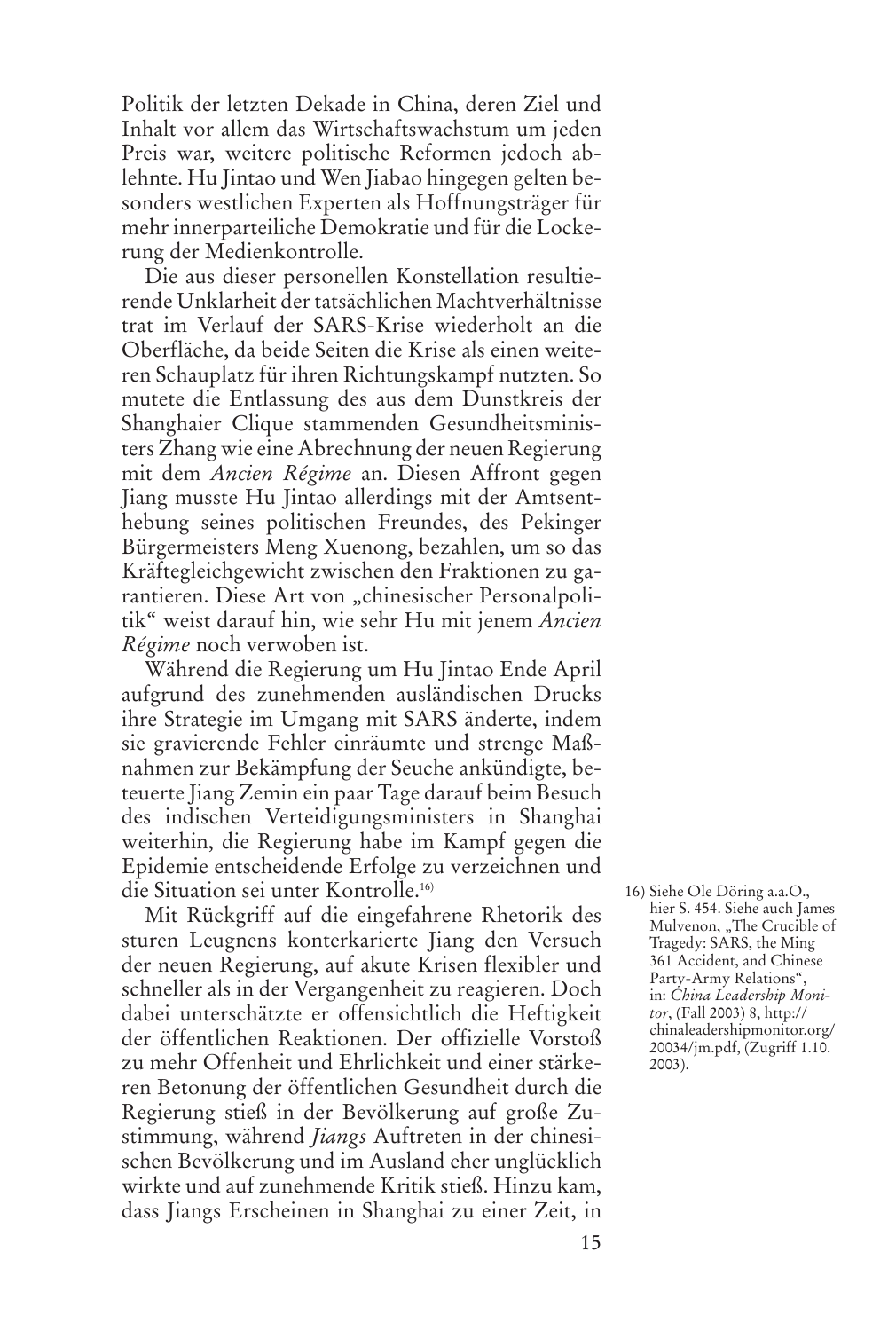der die Hauptstadt aufgrund der Quarantänemaßnahmen wie ausgestorben schien, bei vielen Chinesen den Eindruck hinterließ, er sei aus Angst vor SARS aus dem schwer betroffenen Peking geflohen.

In den ersten Wochen nach ihrem unerwarteten Kurswechsel gewann die Vierte Generation, angeführt von dem Duo Hu-Wen, durch den von ihnen ausgerufenen und an Maos Credo vom "Wohl des Volkes" anknüpfenden "Volkskampf gegen SARS" zunehmend an Zustimmung. Dabei entpuppte sich insbesondere die von Hu neu eingesetzte Gesundheitsministerin Wu Yi mit ihrem unbeirrbaren und kompromisslosen Kurs bei der Bekämpfung der Seuche als absolute Sympathieträgerin in der chinesischen Öffentlichkeit. Die "eiserne Lady" umwehte ein Hauch der dringend benötigten neuen Glaubwürdigkeit und ihr rigoroses Vorgehen trug ihr unter den wortspielliebenden Chinesen den Beinamen "Gesund" ein, welches auf den Gleichklang ihres Namens mit einem chinesischen Wort für "gesund" zurückzuführen ist. Hu und Wen selbst nutzten jede Gelegenheit für öffentliche Auftritte und demonstrierten damit Volksnähe und Kompetenz im Umgang mit der Krise. So fuhr der Präsident ins Epizentrum von SARS in die Provinz Guangdong, während Premierminister W*en* auf dem Höhepunkt der Epidemie, in der die gesamte Hauptstadt abgeriegelt war, gemeinsam mit Studenten der Pekinger Universität zu Mittag aß. $17$ 

Jiang selbst hielt sich nach dem Treffen mit dem indischen Verteidigungsminister Ende April zunächst mit weiteren öffentlichen Auftritten zurück, doch waren seine anfänglichen verbalen Querschüsse in eine Reihe von Versuchen eingebettet, dem neugefundenen transparenteren Krisenmanagement der Regierung entgegenzuwirken. Als beispielsweise die Regierung in Peking als eine der ersten Maßnahmen die nationale Ferienwoche anlässlich des 1.-Mai-Feiertages komplett absagte, reagierten Anhänger Jiangs prompt mit dem stadtweiten Plakatieren von Strafandrohungen für Wanderarbeiter für den Fall, dass sie die Stadt nicht umgehend verließen, da sie als Pendler eine große gesundheitliche Gefährdung für die Pekinger Bevölkerung darstellten. Daraufhin flüchteten tatsächlich Zehntausende von Wanderarbeitern zu ihren Familien aufs Land und verbreiteten

<sup>17)</sup> Minxin Pei, "Don't hold your breath for openness in China", in: *Financial Times* (FT), 7.5.2003, S. 13.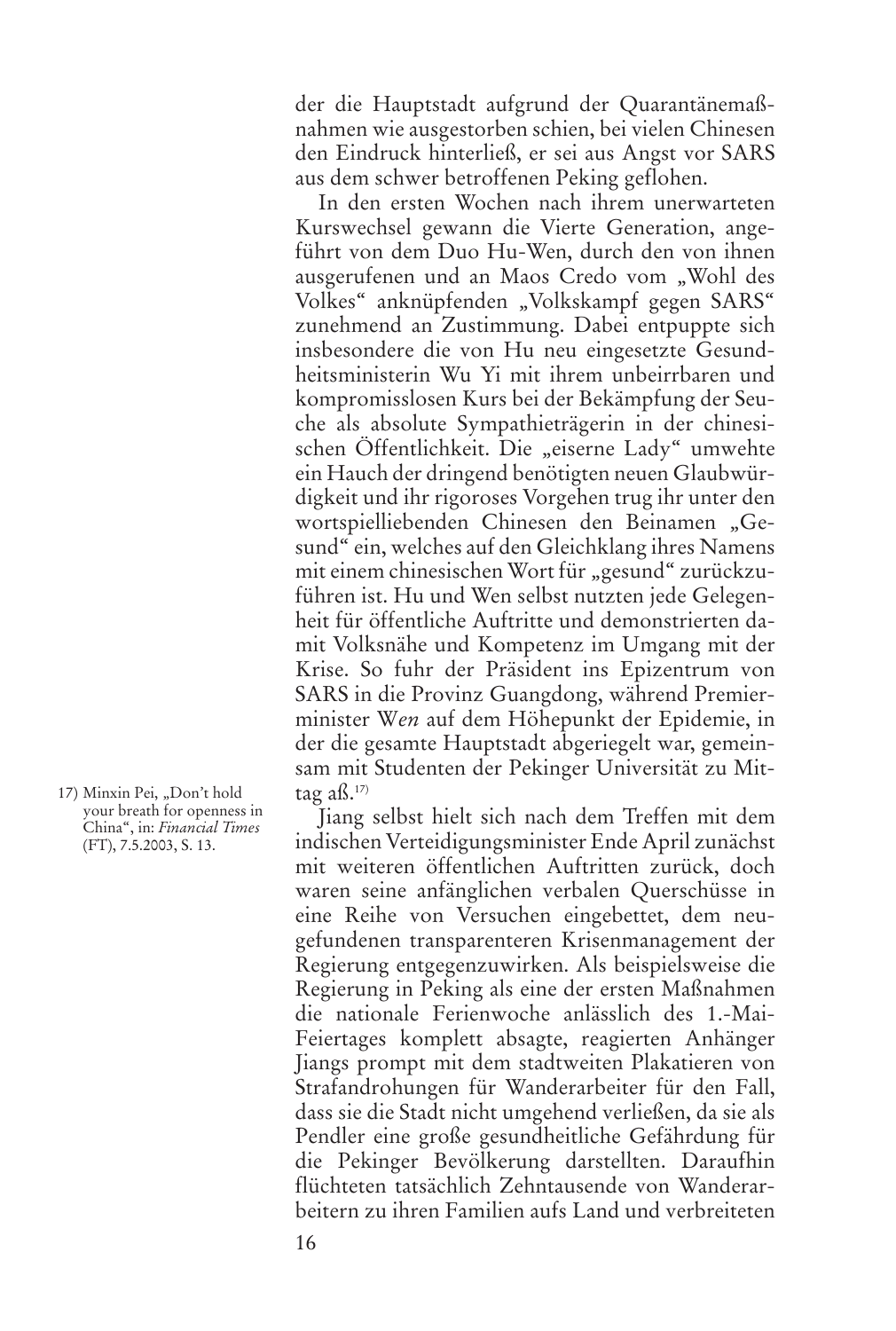in nicht wenigen Fällen die Seuche weiter in andere Provinzen.<sup>18)</sup>

Anfang Mai ergab sich dann für Jiang eine neue Gelegenheit, sich wieder in der Öffentlichkeit zu profilieren. Während der allgemeine Fokus auf die Eindämmung und Abmilderung der Auswirkungen der Krankheit in China gerichtet war, führte Ende April/Anfang Mai eine mechanische Störung in dem chinesischen U-Boot Ming 361 im Gelben Meer zum Tod aller 70 Besatzungsmitglieder. Wohl um die aufgrund der SARS-Problematik angespannte öffentliche Atmosphäre nicht weiter zu reizen und die Fehler der russischen Regierung beim Umgang mit dem Untergang der Kursk nicht zu wiederholen, entschloss sich die Spitze der Volksbefreiungsarmee (VBA) entgegen ihrer bisherigen Gewohnheit, umgehend mit Details über den Unfall des U-Bootes an die Öffentlichkeit zu treten. Jiang Zemin preschte in seiner Funktion als Vorsitzender der Zentralen Militärkommission am 2. Mai mit der Veröffentlichung von Einzelheiten über den Unfallhergang nach. So meldete die Nachrichtenagentur Xinhua zuerst ausschließlich Jiangs Kondolenzbekundungen für die Hinterbliebenen und seine Ankündigung, leitende Offiziere für die Überwachung der Bergung direkt an den Unfallort zu schicken, während Hu Jintao, dessen militärischer Rang als Vizevorsitzender der Militärkommission unter dem Jiang Zemins liegt, völlig unerwähnt blieb.19) In verschiedenen Zeitungen wurde daraufhin landesweit ausdrücklich betont, dass Jiang die Entscheidung, an die Presse zu gehen, im Alleingang gefällt hatte. Ihm wurde ein — im Vergleich zur SARS-Problematik — verbessertes Krisenmanagement bescheinigt.

Hu Jintao fand in diesem Zusammenhang erst zwei Tage später Erwähnung in der Presse. Doch verband er mit seinen Beileidsbekundungen die Hoffnung, dass die "Menschen ihre Trauer in eine Quelle für Stärke verwandeln sollen, indem sie aus dem Unfall lernen, um die nationale Verteidigungskapazität nach vorne zu treiben und die Modernisierung der VBA zu beschleunigen*.*"20) Diese Bemerkung und seine Forderung nach einer Untersuchung des Unfalles gingen weit über das ursprüngliche Bestreben Jiang Zemins bei der Bekanntgabe des Unfalls hinaus und wurden als ein Versuch Hu Jintaos gewertet, den Unfall der

- 18) Siehe "China and SARS: the Crisis and Its Effects on Politics and Economy".
- 19) Siehe James Mulvenon, "The Crucible of Tragedy: SARS, the Ming 361 Accident, and Chinese Party-Army Relations".
- 20) Ebd.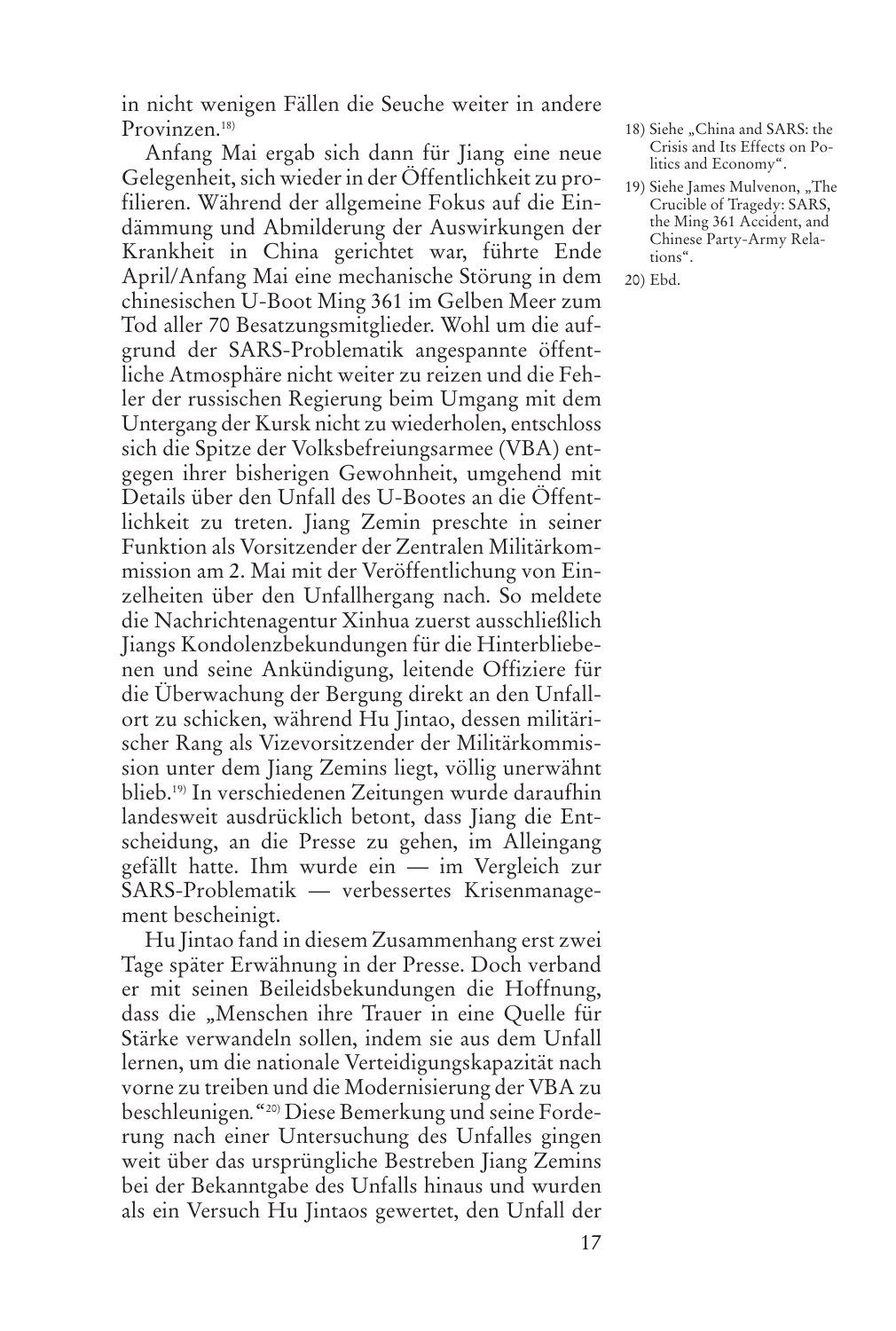21) Ebd.

- 22) Vgl. hierzu F. Umbach, *Konflikt oder Kooperation in Asien-Pazifik? Chinas Einbindung in regionale Sicherheitsstrukturen und die Auswirkungen auf Europa*, München 2002, S. 60 ff.
- 23) W. Lam, "Hu and Jiangs Struggle for Primacy", in: *China Brief*, Vol. 3, Issue 13, 1.7.2003, http://jamestown. org/pubs/view/cwe\_003\_ 013\_001.htm, (Zugriff 1.10. 2003).

Ming 361 als eine Gelegenheit zur Reform innerhalb der VBA zu nutzen, wie dies auch schon seine Reaktionen auf den Ausbruch von SARS nahe legten. Tatsächlich wurden mit der Entlassung von zwölf teilweise sehr hochrangigen Offizieren Hus Vorstellungen entsprechend personelle Konsequenzen gezogen.21) Trotz dieses Vorstoßes Hu Jintaos wusste Jiang insbesondere mit Unterstützung der Militärpresse von Anfang an die Berichterstattung über den Unfall der Ming 361 zu dominieren und seine Autorität als Vorsitzender der Zentralen Militärkommission auszuspielen. Gleichwohl sind auch beim U-Boot-Unglück eine Reihe von Fragen unbeantwortet geblieben. Diese bestätigten einmal mehr die Analyse derjenigen westlichen Experten, die seit Mitte der neunziger Jahre wiederholt auf ambivalentere Partei-Militär-Beziehungen und die veralteten sowie zunehmend erodierten politischen Kontrollstrukturen hingewiesen hatten.22)

Doch der kurze Lichtblick der Ming 361-Episode für Jiang konnte das schlechte Bild, welches er und seine Anhänger im gesamten Verlauf der SARS-Krise gemacht hatten, nicht dauerhaft verbessern. Dieses negative Bild war zum einen auf die Beteiligung bei der Verheimlichung, zum anderen aber auch darauf zurück zu führen, dass die Shanghai-Fraktion im Gegensatz zur Regierung größtenteils keine aktive Rolle bei der Bekämpfung der Seuche übernehmen konnte. Um sich politisch wieder ins Rampenlicht zu setzten, initiierte Jiang mit Hilfe des Medienapparates des Militärs und der von seinen Anhängern dominierten Propagandaabteilung der Partei eine ideologische Kampagne zur erneuten Betonung seiner "Drei-Repräsentationen-Theorie", nach der die KPCh die fortschrittlichsten Produktivkräfte des Landes, die fortschrittlichste Kultur und die Interessen der breitesten Bevölkerungsschichten vertritt. Funktionäre von Partei und Regierung landesweit wurden aufgefordert, den "wissenschaftlichen Inhalt, die geistige Essenz und die historische Bedeutung" der Theorie genau zu studieren. 23)

Die Episode um den Unfall der Ming 361 hebt auch nochmals die aus der unvollendeten Machtübergabe resultierende und weiterhin bestehende Dynamik zwischen Partei und Armee hervor. Obwohl Hu Jintao bereits seit 1999 Vizevorsitzender der Zentralen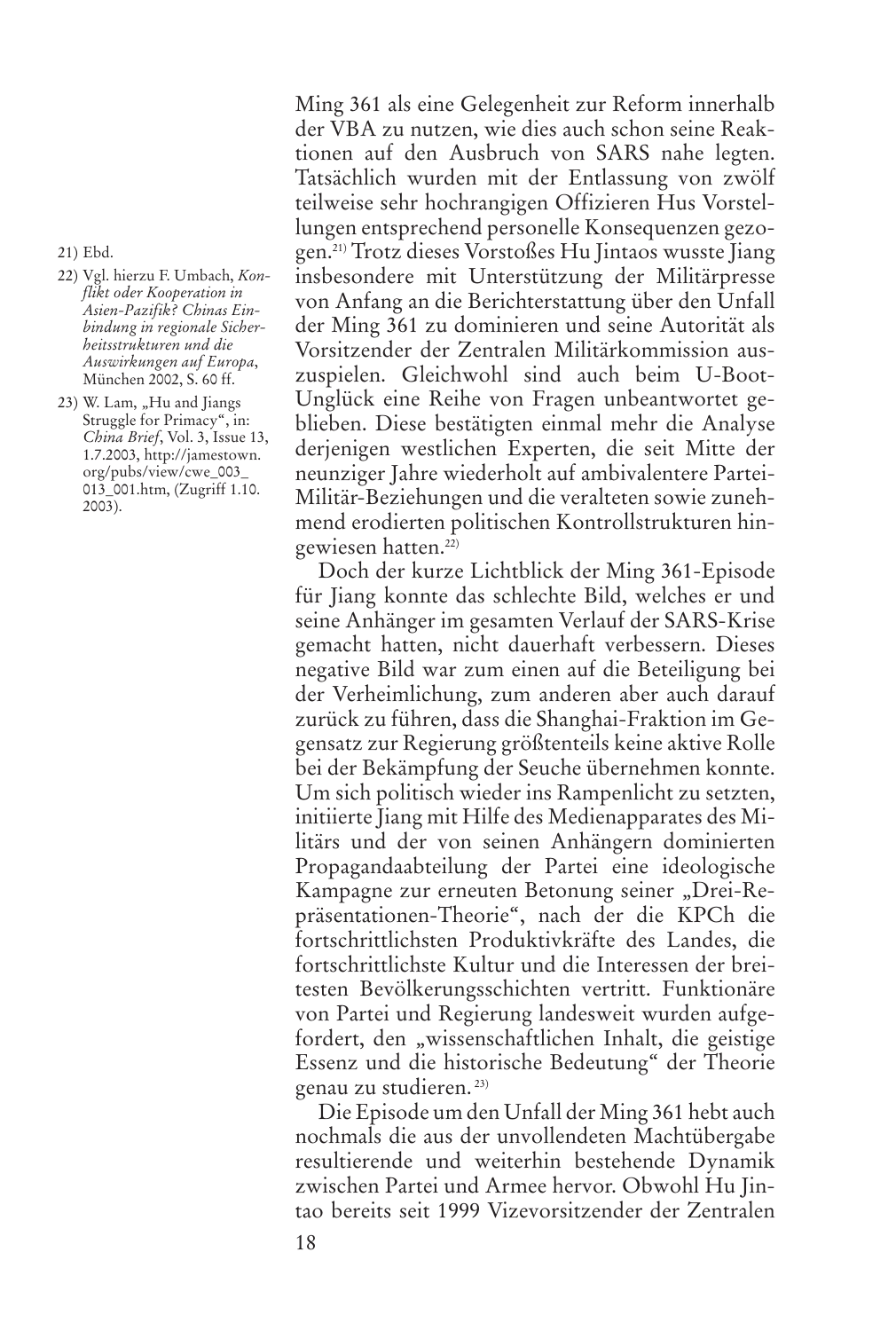Militärkommission ist, konnte Jiang ihm bisher jegliche Teilhabe an Entscheidungsprozessen innerhalb der Armee verwehren.24) Unzureichender Einfluss der Regierung auf die VBA wurde auch am Anfang der SARS-Krise deutlich, als sich herausstellte, dass die militärische Führung SARS-Fälle in den militärischen Krankenhäusern nicht an die zivile Führung meldete und Betroffene innerhalb der eigenen Reihen verschwieg. Wie sich später herausstellte, waren ca. acht Prozent der Erkrankten in China Armeeangehörige.<sup>25)</sup>

Dennoch mehrten sich die Anzeichen einer langsamen Zunahme der Akzeptanz des neuen Präsidenten seitens und innerhalb der Armee. So ist die Tatsache, dass die Armee schließlich doch statistisches Material an die Regierung weiterleitete, auf das persönliche Einwirken Hu Jintaos in seiner Funktion als stellvertretender Vorsitzender der Zentralen Militärkommission zurückzuführen. Auch haben sich bereits einige Generäle offen an die Seite Hus und gegen Jiang gestellt.26) Dies allerdings ist wohl weniger auf das Charisma Hus zurückzuführen, der niemals eine Karriere als Berufssoldat angestrebt hatte. Es lässt vielmehr darauf schließen, dass Jiangs Bonus, den er sich in den Reihen der militärischen Entscheidungsträger durch geschickt angewandte Begünstigungen und Beförderungen erworben hatte, langsam ausläuft. Viele ranghohe Offiziere befürchten, dass sich Jiang den notwendigen Modernisierungen und Reformen in der VBA weiterhin in den Weg stellen wird, um die Machtfülle seiner Shanghaier Fraktion bewahren zu können. Zusätzlich dazu setzt *Jiang* mit seinem Festhalten an dem Vorsitz des Zentralen Militärrats das lange befolgte Prinzip vom Befehl der Partei über die Waffen außer Kraft.27) Für viele Offiziere repräsentiert Jiang die Vergangenheit und Hu eher die Zukunft.

Auch im Ständigen Ausschuss des Politbüros zeichnet sich ein leichter Vorsprung für Hu Jintao ab. Bei der Neubesetzung des Ständigen Ausschusses des Politbüros im November vergangenen Jahres hatte Jiang noch fünf Anhänger im Ausschuss platzieren können, während Hu Jintao und Wen Jiabao insgesamt vier Stimmen, ihre eigenen Personen mit einbezogen, auf sich vereinigen konnten. Doch im Laufe der SARS-Krise ist es offensichtlich zu einer Auf24) Ebd.

- 25) Siehe James Mulvenon, "The Crucible of Tragedy: SARS, the Ming 361 Accident, and Chinese Party-Army Relations".
- 26) Ebd.
- 27) Siehe W. Lam, "Hu and Jiangs Struggle for Primacy".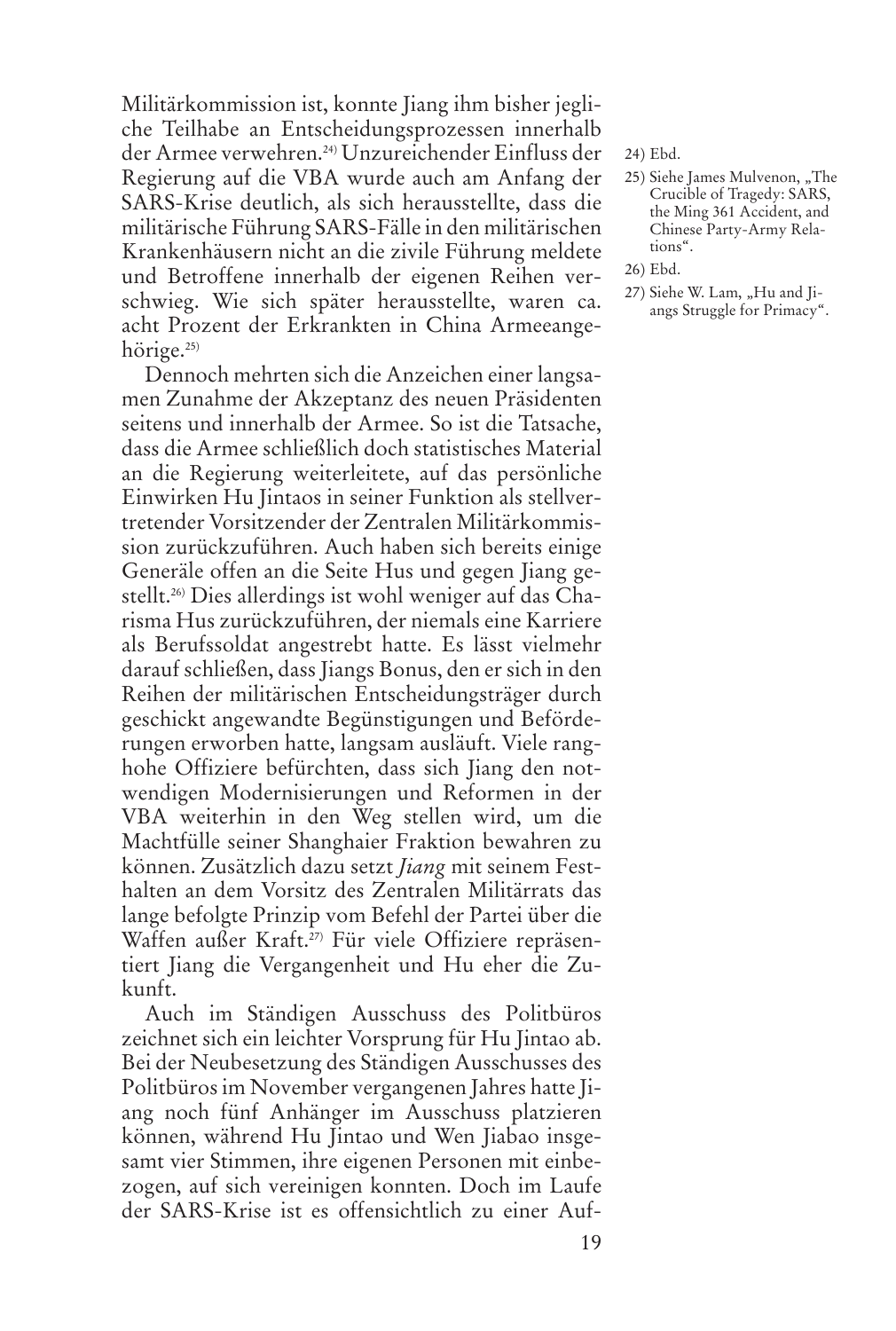- 28) Ebd.
- 29) "China and SARS: the crisis and it's effects on politics and economy".
- 30) Arnold Zeitlin, "Sars and the Chinese Media", in: *China Brief*, Vol.3, Issue 13, 1.7.2003, http://jamestown. org/pubs/view/cwe\_003\_ 013\_002.htm, (Zugriff 1.10. 2003).

31) Ebd.

weichung dieser Fronten gekommen, womit eine eindeutige Lagerzuordnung der Personen nicht mehr möglich ist.28) Nach Ansicht einiger Analytiker ist ein ehemaliger Gefährte Jiangs, der Vorsitzende der Ideologie- und Propagandaabteilung, Li Changchun, auf Hus Seite übergetreten.

Viele Reformbefürworter sahen sich durch diese neueren Entwicklungen bestätigt und hofften ihrerseits, dass Hu Jintao durch die Konsolidierung seiner Position bestärkt, die Feierlichkeiten zum 82. Gründungstag der KP Chinas zum Anlass nehmen würde, seinen Vorschlägen zu mehr parteiinterner Demokratie und einer Verfassungsreform zur Verbesserung des Schutzes von Privateigentum neuen Nachdruck zu verleihen.29) Doch Hu Jintao sah sich noch nicht bereit oder war nicht gewillt, seinen Kontrahenten ernsthaft herauszufordern. Stattdessen bestand seine Rede zu großen Teilen aus einer weiteren Lobeshymne auf die "Drei Repräsentationen".

#### ■ Die Rolle der Medien

Die chinesische Regierung versuchte Informationen über die Verbreitung des SARS-Virus so lange wie möglich zu unterdrücken und setzte stattdessen in gewohnter Manier die chinesischen Medien zu Zwecken ihrer Propaganda ein. So berichtete die offizielle Presse Guangzhous im Januar erstmals, "dass das Auftauchen eines unbekannten Virus in He Yuan nur ein Gerücht" sei.30) Pressemeldungen wie diese wurden später paradoxerweise von den Verantwortlichen als Beweis dafür herangezogen, dass die chinesische Regierung von Anfang an offensiv mit dem Thema SARS umgegangen sei.

Obwohl sich die Nachricht über die Krankheit genau wie der Virus zunehmend über millionenfach versendete SMS in der Provinz ausbreitete, unterband der Parteisekretär der Provinz Guangdong jegliche Berichterstattung zu dem Thema und drohte Zeitungen für den Fall der Zuwiderhandlung mit Schließung. Dieses Verbot wurde dennoch von vereinzelten Zeitungen angeblich auf Geheiß des Gouverneurs der Provinz, einem politischen Freund Hus, umgangen.<sup>31)</sup> So brachte die Guangzhouer Zeitung *21st Century World Herald* schon Mitte Februar einen achtseitigen Bericht über SARS. Die Quittung hierfür ließ allerdings nicht lange auf sich warten. Der Guangdonger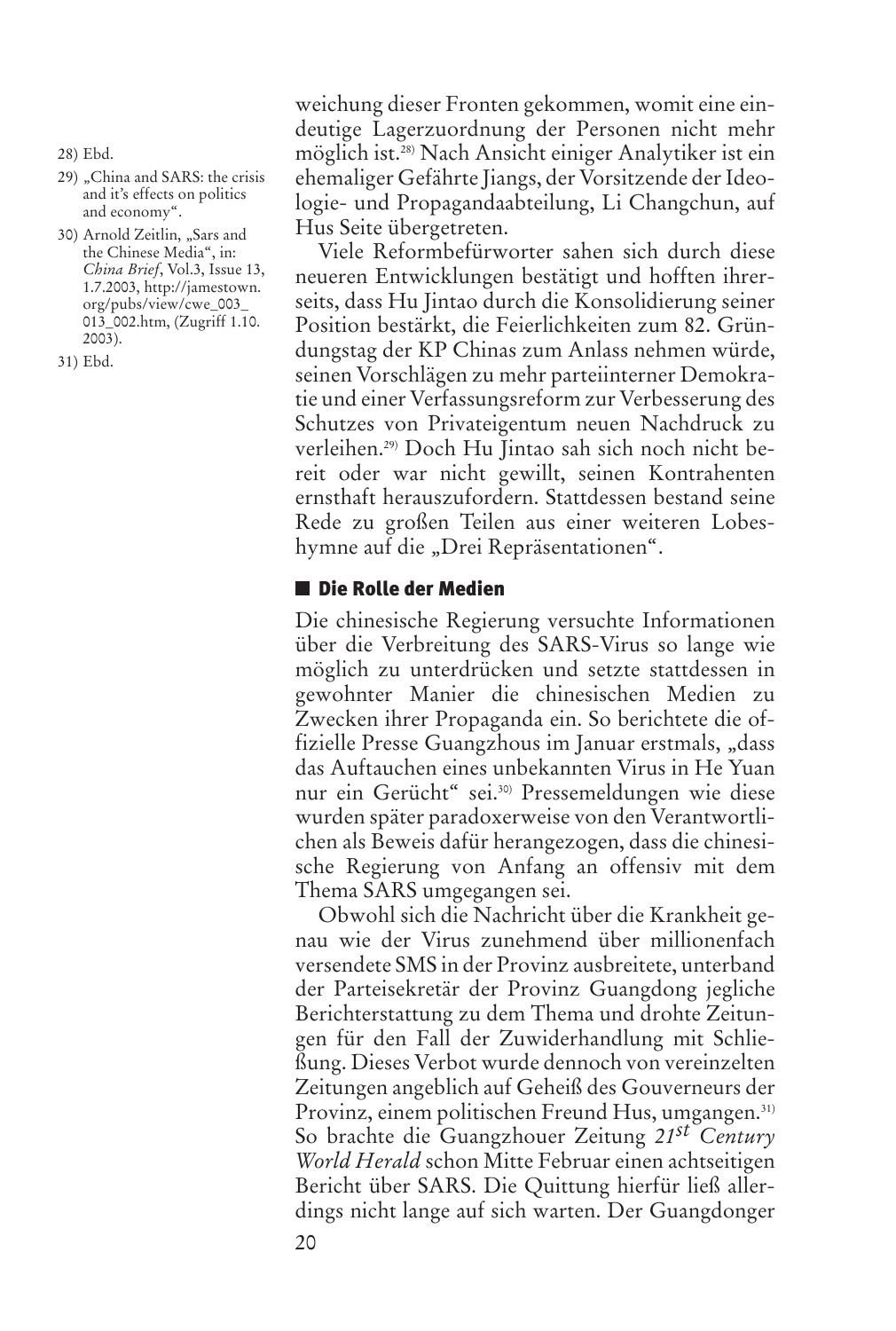Parteisekretär Zhang Dejiang, der in der repressiven Umgebung von Nord Korea seine Ausbildung erhalten hatte, machte seine Drohung wahr und ließ die Zeitung wenige Wochen später aufgrund regierungskritischer Berichterstattung schließen und den Herausgeber entlassen.32)

Um den reibungslosen Ablauf des Volkskongresses Anfang März auf keinen Fall durch eine Hiobsbotschaft zu gefährden, wurde das Berichtsverbot in den Wochen vor und nach dem Kongress durch den Parteisekretär weiter verstärkt. So fand selbst die erste Warnung der WHO vom 15. März in der chinesischen Presse zunächst kein Echo.<sup>33)</sup>

Die Presskonferenz am 17. April, in der die Regierung schwerwiegende Fehler im Umgang mit der Epidemie einräumte und Schritte zur effektiven Bekämpfung versprach, leitete gleichzeitig auch eine Lockerung der Berichterstattung ein. Viele private, kommerzielle und auch staatliche chinesische Internetseiten berichteten nun über den Verlauf dieser und der folgenden Pressekonferenzen und lieferten täglich aktualisierte Informationen über die Krankheit und über die Maßnahmen zu ihrer Bekämpfung.<sup>34)</sup> Das Fernsehen sendete Live-Übertragungen aus den Krankenhäusern und zeigte die nun zweimal wöchentlich stattfindende Pressekonferenz, in der sich Regierungsvertreter das erste Mal überhaupt den Fragen der Journalisten zum Thema SARS stellten.

Dieser neue Kurs der informationspolitischen Offenheit wurde durch Hu Jintaos Prinzip des *zhiqing* quan, dem "Recht der Menschen" zu erfahren, weiter bekräftigt und gefördert.35) Hu forderte die Presse auf, "nah an den Massen, nah am Leben und nah an der Wahrheit" zu berichten.

Dies führte auch in den Printmedien zu einer wahren Flut der Berichterstattung über die Epidemie. Neben der üblichen Propaganda über das kompetente Zupacken der verantwortungsvollen Regierung, dem medizinischen Personal als neuen Volkshelden und dem gemeinsamen Kampf gegen die Seuche unter der weisen Führung der Parteispitze, gelangten nun auch kritischere Artikel an die Öffentlichkeit. Das Wirtschaftsmagazin *Caijing*, das sich in der Vergangenheit sein Renommee mit der Aufdeckung verschiedener Wirtschaftsskandale erworben hatte, brachte noch am 20. April einen mehrseitigen Hin-

- 32) Ebd.
- 33) Ebd.
- 34) Eric Sautedé, "The Snares of Modernity – Internet, Information and the SARS Crisis in China", in: *China Perspectives* (Mai–Juni 2003), No. 47, S.25.
- 35) W. Lam, "SARS Crisis: Beijing's Leadership Slowly Responds", in: *China Brief*, Vol.3, Issue 8, 22.4.2003, http://jamestown.org/pubs/ view/cwe\_003\_008\_002.htm, (Zugriff 1.10.2003).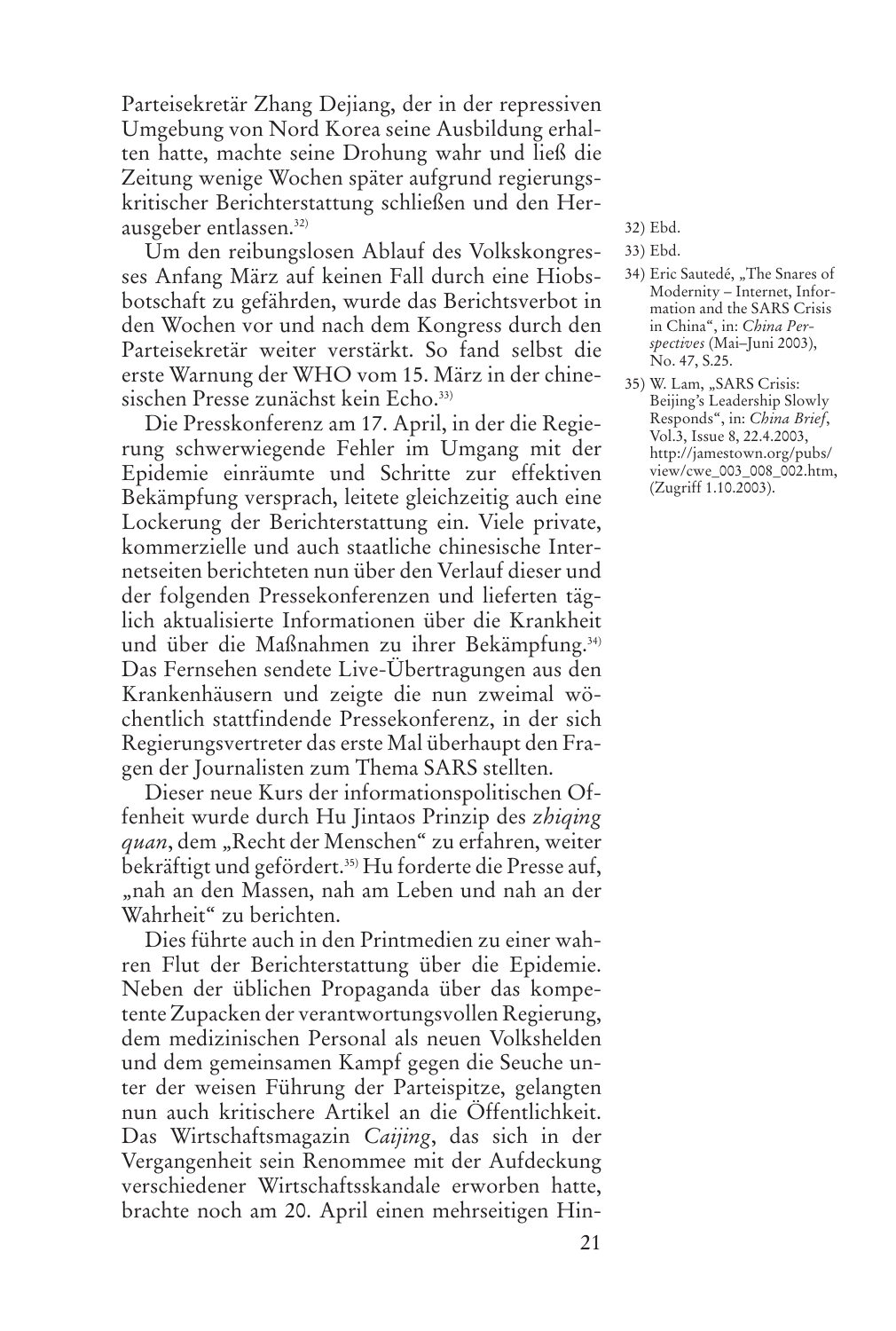- 36) Siehe Arnold Zeitlin, "Sars and the Chinese Media".
- 37) "China and SARS: the Crisis and Its Effects on Politics and Economy".
- 38) "After SARS", in: *The Economist*, 26.6.2003, http:// www.economist.com/world/ asia/displayStory.cfm?story\_ id=1880148, (Zugriff 1.10. 2003).
- 39) Siehe James Mulvenon, "The Crucible of Tragedy: SARS, the Ming 361 Accident, and Chinese Party-Army Relations".

tergrundbericht zu den Auswirkungen der Lungenentzündung heraus.36) Große Tageszeitungen folgten diesem Beispiel. Das Ergebnis war eine Vielfalt von Informationen in der chinesischen Berichterstattung, wie sie bisher bei vergleichbaren nationalen Krisen unüblich war.

Durch die allgemeine Stimmung und die Unterstützung der Regierung ermutigt, begann die chinesische Presse dann auch über Ereignisse offener zu berichten, die nicht direkt mit dem Ausbruch der Krankheit im Zusammenhang standen. Mit einer Berichtlawine über den Fall eines Studenten, der in Guangzhou ohne Papiere von der Polizei aufgegriffen wurde und später im Gefängnis zu Tode kam, lösten die Medien landesweite Empörung in der Bevölkerung aus. Der öffentliche Protest veranlasste die Regierung zu einer Überprüfung des Vagabundengesetzes, das die Inhaftierung von Personen ohne Papiere vorsah, und schließlich zur Abschaffung des Gesetzes.37) Dieser Erfolg gab der liberaleren Presse einen ungeheueren Auftrieb und bestätigte einen neuen Trend in der chinesischen Politik, nämlich den einer sensiblen Reaktion der Regierung auf die öffentliche Meinung.

Die kritischeren Artikel der Staatspresse gaben in liberalen Kreisen auch Anlass zur Hoffnung, die durch SARS entfachte nationale Krise könnte politische Reformen auch im Bereich der Medienkontrolle einleiten. Das Organ des Zentralkomitees, die *Qiushi*, veröffentlichte beispielweise Mitte Juni einen Essay, in welchem der Zusammenbruch anderer kommunistischer Systeme direkt mit dem Ausbleiben von politischen Reformen in Verbindung gesetzt wurde.38) Als weiteres Wasser auf die Mühlen der Reformbefürworter innerhalb der chinesischen und auch ausländischen Medien diente auch der bisher einmalig offenere Umgang der Führung der VBA mit dem bereits erwähnten Unfall des U-Bootes Ming 361.39)

Diese neu eingeleitete Transparenz, die von manchen ausländischen Kommentatoren schon vorschnell als *chinesische Glasnost* gefeiert wurde, stieß bei genauerem Hinsehen allerdings schnell an ihre Grenzen. So wurde beispielsweise dem spektakulären Hinauswurf des Gesundheitsministers und des Pekinger Bürgermeisters nur eine kurze Nachricht in den großen Tageszeitungen gewidmet. Bei einer ge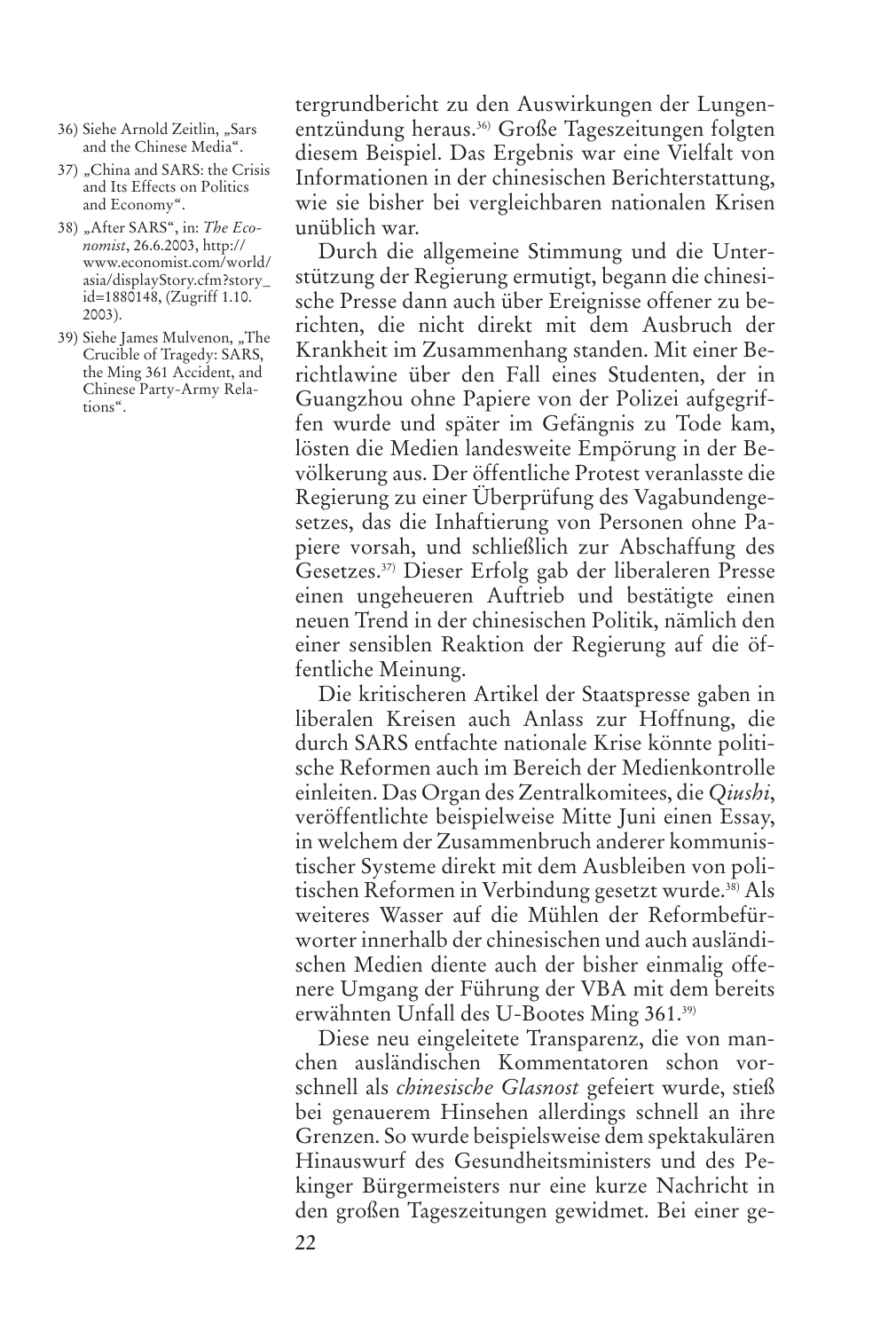naueren Analyse wird zudem deutlich, dass sich der weitaus größte Teil der kommunizierten Informationen rund um das Thema SARS auf die Wiedergabe wissenschaftlicher Details beschränkte. So wurden zwar die neuesten Erkenntnisse der Forschung rauf und runter zitiert. Ernsthafte Kritik am Verhalten der Behörden im Ganzen und der politischen Führung im Besonderen hingegen war dagegen äußerst selten zu lesen. Auch führten Links auf offiziellen Internetseiten, auf denen in der Regel unpolitische Artikel ausländischer Journalisten zu finden waren, zum gleichen Host, der durch Imitation des Logos und der Aufmachung einer fremden Internetseite den Besuchern vorgaukelte, ein Tor in die weite Welt geöffnet zu haben. Gleichzeitig blieb der Zugang zu Internetseiten ausländischer Zeitungen, wie beispielsweise der *Washington Post*, innerhalb Chinas komplett blockiert. Auch die Fragen in den Pressekonferenzen durften nur zu bestimmten, oftmals nur die technischen Aspekte betreffenden Themenbereichen gestellt werden.

Zudem nahm mit dem Abklingen der Krise auch prompt die Toleranz der Regierung ab, kritische Berichterstattung zuzulassen. Schon im Mai war es zu Verhaftungen von Internetbenutzern gekommen, die angeblich falsche Informationen über die Seuche ins Netz gestellt hatten.40) Ein paar Wochen später bekamen auch die Printmedien die erneute Straffung der Medienkontrolle zu spüren. Eine der ersten Zeitungen, die diese erneut verstärkte staatliche Zensur betraf, war die Pekinger *Xinbao*, die Anfang Juni geschlossen wurde.41) Die Zeitung war in der Vergangenheit schon mehrfach, u.a. für ihre umfassenden Berichte über die Amtsenthebung des Gesundheitsministers und des Pekinger Bürgermeisters sowie wegen ihres engen Kontakts zu ausländischen Journalisten, gerügt worden. Doch die Zählung des Chinesischen Volkskongresses unter die "Sieben abscheulichsten Dinge in China" mit der anbei gestellten Frage: "Wer hat diese Delegierten gewählt, und wie?" hatte das Fass zum Überlaufen gebracht. Die Öffentlichkeitsabteilung der Partei erließ eine Anordnung, die die Berichte über den Militärarzt Jiang Yanyong<sup>42)</sup> als ähnlich sensibel einstufte wie die üblichen Reizthemen Tibet, Sinkiang und Taiwan und sie von nun an unterband.<sup>43)</sup>

- 40) "SARS: Krisenmanagement der Regierung", in: *China aktuell* (Mai 2003), S. 555.
- 41) Siehe Arnold Zeitlin, "Sars and the Chinese Media".
- 42) Der pensionierte Militärarzt erregt derzeit mit einem offenen Brief china-weites Aufsehen, in dem er die chinesische Regierung auffordert, sich öffentlich für das Tiananmen-Massaker von 1989 zu entschuldigen. Siehe Johnny Erling, "Arzt fordert Neubewertung des Tiananmen-Massakers", in: *Die Welt*, 10.3.2004, S. 7.
- 43) Matthew Forney, "China Stopps the Presses, again", in: *Time Asia*, 30.6.2003, Vol. 161, No. 25, http:// www.time.come/time/asia/ magazine/printout/0,13675, 501030630-460252,00.html, (Zugriff 8.10.2003).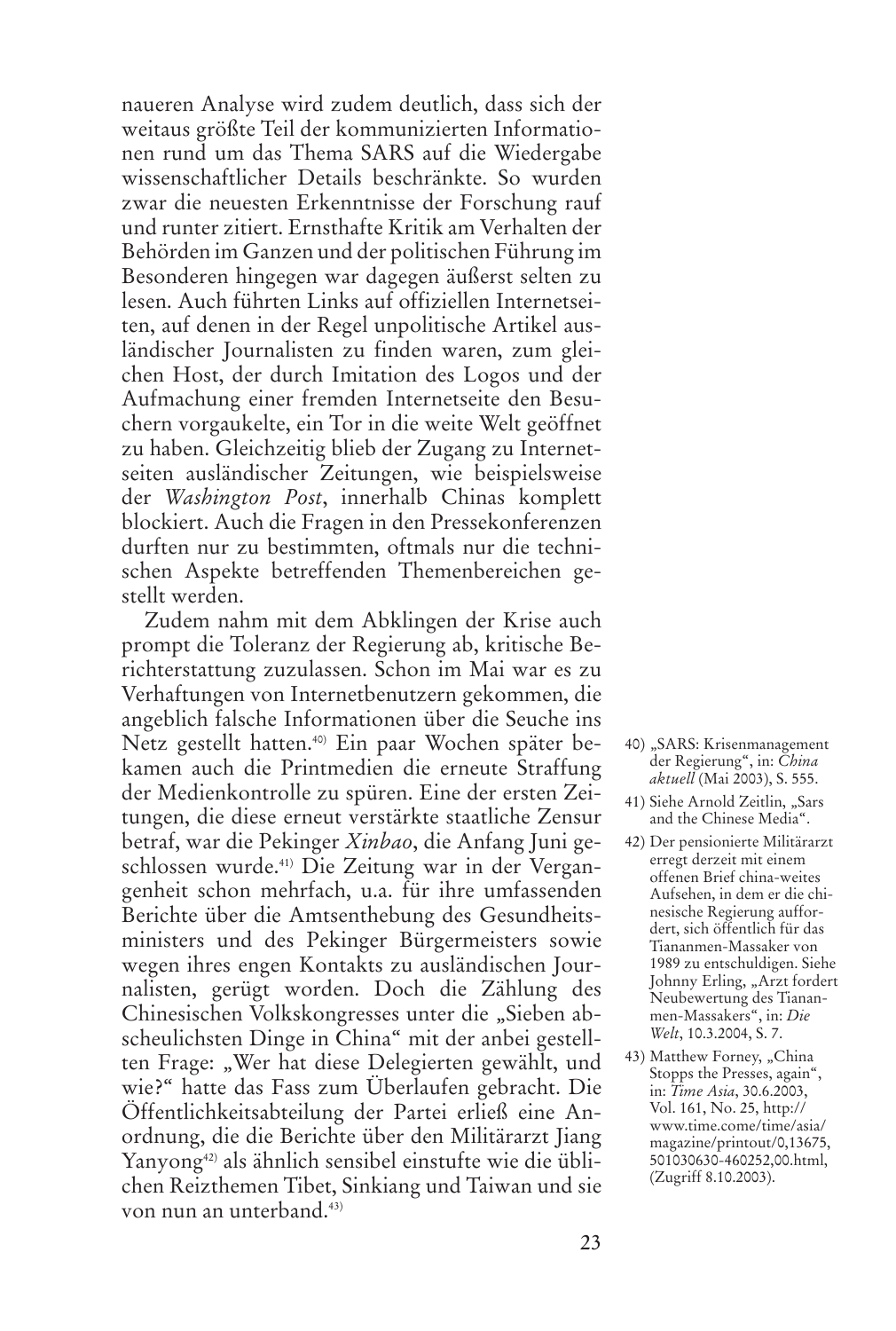Als nächstes erwischte es das Wirtschaftsmagazin *Caijing*, dessen Ausgabe vom 20. Juni komplett eingezogen wurde. Die *Southern Weekly*, mit einer Auflage von über 1,3 Millionen eine der größten und reformfreudigsten Zeitungen in China, der wiederholt mit Schließung gedroht wurde, bekam mit Zhang Dongming einen neuen Herausgeber vorgesetzt, der als ehemaliger Beamter der Guangdonger Propaganda-Abteilung mit staatlicher Zensur vertraut ist und massiv an der Durchsetzung der Nachrichtensperre im ersten Quartal des Jahres beteiligt war. Auch hier ist die Rolle der Medien und die Pekinger Politik mangelnder "Glasnost" am Ende eher ambivalent zu bewerten.

### ■ Schlussfolgerung

Die Frage, ob der Ausbruch von SARS ähnlich dem Tschernobyl-Reaktorvorfall 1986 in der Sowjetunion der Auslöser für weitergehende politische Reformen der nächsten Jahre sein wird, die vielleicht sogar zum Zusammenbruch des kommunistischen Regimes führen könnten, lässt sich bisher eher klar verneinen. Die Gründe hierfür sind zahlreich.

Zum einen ist die gegenwärtige Lage der Volksrepublik China eine vollkommen andere als die der Sowjetunion vor etwa 17 Jahren. China konnte im letzten Jahrzehnt ein stetiges Wirtschaftswachstum in teilweise zweistelliger Höhe verzeichnen, das – trotz des enormen Einkommensgefälles zwischen Küste und Hinterland – für ein stetig ansteigendes Lebensniveau der Bevölkerung sorgte. Hinzu kommt, dass die Krise zu rasch überwunden wurde, um den wirtschaftlichen Aufstieg langfristig ernsthaft gefährden zu können. Zwar hat die Epidemie zu einem kurzfristig massiven Einbruch im Dienstleistungssektor und insbesondere in der Tourismusindustrie geführt, doch der Hauptgarant für das chinesische Wirtschaftswachstum, die verarbeitende Industrie, war nur marginal betroffen. So erreichte die chinesische Wirtschaft trotz des Einbruchs im zweiten Quartal für das gesamte Jahr 2003 ein Wachstum von 9,1 Prozent.<sup>44)</sup> Damit hat die chinesische Regierung die magische Zahl eines Wirtschaftswachstums von sieben Prozent sogar noch überholen können, die sie sich selbst als Mindestvoraussetzung zur Bewahrung gesellschaftlicher Stabilität gesetzt hat. Des Weiteren gehen Ex-

<sup>44) &</sup>quot;Unterstützung für Chinas Bauern", in: *Neue Züricher Zeitung* (Onlineversion), 5.3.2004, http://www.nzz. ch/2004/03/05/al/pagenewzzDRFZ5Y1L-12.html, (Zugriff 5.3.2004).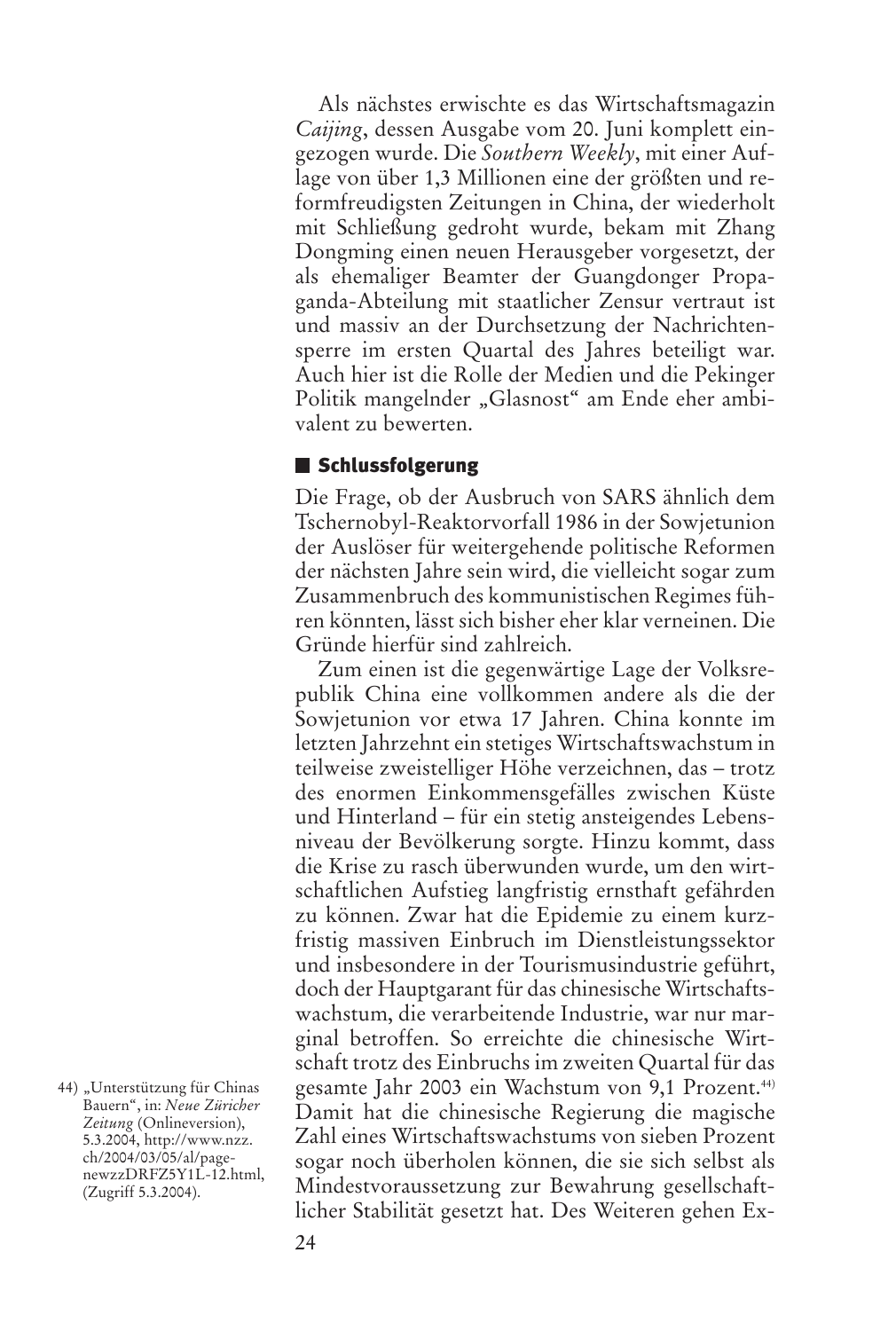perten auch davon aus, dass, selbst wenn SARS ähnlich dem Grippevirus saisonal auftreten sollte, die Wirtschaft sich langfristig darauf einstellen wird und so zukünftige Schäden minimiert werden können.

Auch aus dem Aufschrei vieler Gesundheitsexperten, verbunden mit der Forderung nach einer Generalüberholung des chinesischen Gesundheitssystems, wird die Regierung wohl keine wirklich weitreichenden Konsequenzen ziehen. Denn die Regierung eines Landes, die trotz 130000 Tuberkulosetoter pro Jahr, Opfer einer Krankheit, die in der westlichen Welt aufgrund flächendeckender Impfungen als besiegt gilt, und die trotz eines massiven AIDS-Problems keine wirklich umfangreicheren Reformschritte im Gesundheitswesen unternimmt, muss sich von der vergleichsweise geringen Zahl der Todesopfer der SARS-Epidemie wahrlich nicht sonderlich beeindrucken lassen.

Andererseits bleibt die Frage, ob es sich die Kommunistische Partei Chinas leisten kann, ihre Bevölkerung dauerhaft zu verprellen und deren Gesundheit aufs Spiel zu setzen, auch wenn die wirtschaftlichen Auswirkungen der Seuche weniger stark ausfallen werden, als befürchtet. Denn eines ist im Laufe der Krise klar geworden – dass die Regierung sensibler als jemals zuvor auf die Stimmung in der Bevölkerung reagiert hat, weil die Seuche in starkem Maße die Legitimationsgrundlage der Partei gefährdete. Nach der Abschaffung der Kommunen und der eisernen Reisschüssel, die mit der Einführung der wirtschaftlichen Öffnungspolitik vor zwanzig Jahren einherging, verlor die Partei ihre ideologische Legitimation. Diese wurde durch das Versprechen eines stetigen Ansteigens der Lebensqualität und der Sicherheit abgelöst, die nur die Partei zu garantieren weiß. In diesem Sinne hat SARS doch eine gefährlichere Krise ausgelöst als es z.B. das Tiananmen-Massaker 1989 war. Die SARS-Krise hat somit bis zu einem gewissen Grad und eher unmerklich an den Grundfesten Chinas gerüttelt.

Gleichzeitig birgt die SARS-Krise neben der nationalen auch eine internationale Dimension für die chinesische Regierung. Denn bedingt durch die große internationale Mobilität betraf die Seuche eben nicht nur die eigene chinesische Bevölkerung, sondern stellte auch eine Gefährdung für die globale Gesund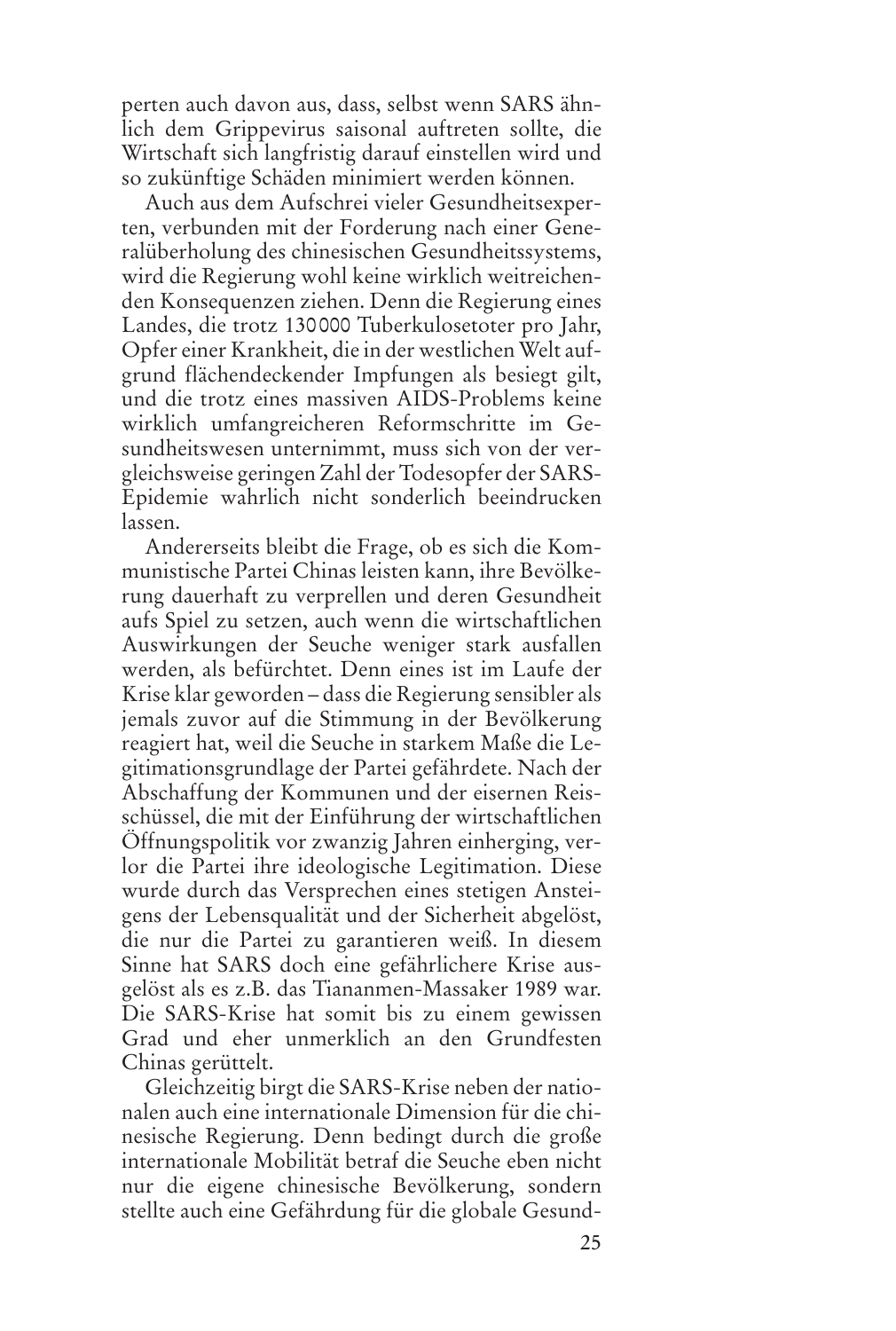heit dar. Ein weiteres Festhalten an der Taktik des Geheimhaltens hätte daher einen stetigen internationalen Gesichtsverlust für die chinesische Regierung bedeutet. Dieses internationale Renommee allerdings ist der Kommunistischen Partei heutzutage zur eigenen Legitimation wichtiger als jemals zuvor. So hat die chinesische Regierung in den vergangenen Jahren kontinuierlich versucht, durch Großprojekte wie die Olympischen Spiele 2008 oder den Bau des Transrapid im Aus- und Inland das Bild einer fortschrittlichen und verantwortungsvollen Großmacht zu zeichnen. Da dieses mühsam erarbeitete Prestige durch ein Festhalten an der international als mittelalterlich geächteten Vertuschungstaktik und Desinformationspolitik gefährdet wurde, musste die chinesische Regierung einlenken.

Auf der anderen Seite kann dennoch nicht ausgeschlossen werden, dass die Regierung die falschen Konsequenzen aus der Krise gezogen hat bzw. ziehen wird. Denn die Volksrepublik konnte, nachdem sie sich entschlossen hatte zu handeln, aufgrund des rigorosen und autoritären Vorgehens, ohne Rücksicht auf die Menschenrechte ihrer Bürger und mit der Androhung von drakonischen Strafen die Epidemie letztlich schnell und effektiv eindämmen. Dies gilt insbesondere im Vergleich zum demokratischen Taiwan. Starke Zweifel sind daher an der Erkenntnis der Verantwortlichen angebracht, dass gerade das rigide chinesische Gesellschaftskonzept, in dem Beamte keine Abwahl fürchten müssen und sehr ungern als Überbringer von Hiobsbotschaften gelten, der Krise erst ihre Dynamik und Dramatik verliehen hat.

Die SARS-Krise war schließlich auch eine Feuerprobe für die Vierte Führungsgeneration unter Generalsekretär und Staatspräsident Hu Jintao, aus der er und Premierminister Wen Jiabao gestärkt und mit ausgeprägterem Profil hervor gegangen sind, während ihr Konkurrent Jiang Zemin einen Gebietsund Autoritätsverlust zu verzeichnen hatte. Doch trotz gefestigter Position und stetigem Zuspruch aus dem Militär sowie der bereits eingebrachten Vorschläge zur Einführung von mehr Demokratie innerhalb der Partei, sieht sich Hu Jintao noch nicht in der Lage oder ist nicht gewillt, Jiang Zemins konservative Status-quo-Politik kurzfristig ernsthaft herauszufordern. Dies zeigt sich auch im Bereich der offiziellen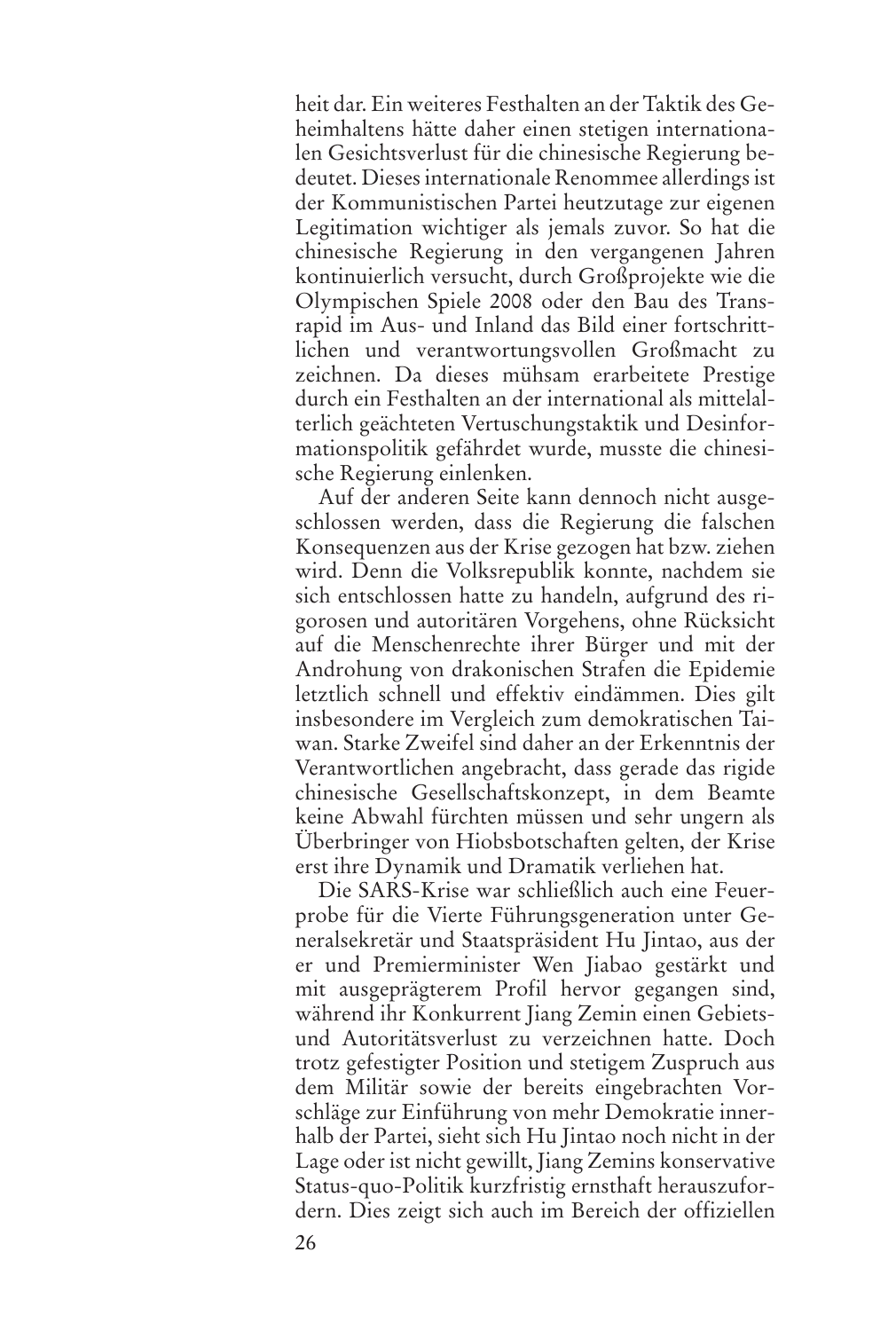Informationspolitik während der SARS-Krise. Zwar gilt Hu als Befürworter einer Lockerung der Medienkontrolle und unterstützt beispielsweise den Chef der Propagandaabteilung Li Changchun in seinem Bestreben, in Guangdong nicht ausschließlich von staatlichen Subventionen abhängige und damit einer noch strikteren Zensur unterworfene Zeitungen zuzulassen,45) sondern auch ausländische Direktinvestitionen in der Medienindustrie zu erlauben. Seinen Worten lässt er bisher jedoch keine Taten folgen.

Um den starken öffentlichen Druck in der kritischsten Phase der Epidemie von der Regierung zu nehmen, gestattete diese den Medien, über die Geschehnisse zu berichten, die für die Menschen tatsächlich von Interesse waren. Doch gleich nachdem sich das Ende dieser kritischen Phase und das Ende der Krise an sich abzeichneten, verschärfte die Regierung erneut ihre Einflussnahme auf die Medien und schaltete sie wieder gleich. Aus diesem Verhalten der Kommunistischen Partei wird deutlich, dass sich das Verhältnis zwischen ihr und den Medien bisher nicht wesentlich geändert hat. Wie schon einmal Anfang der achtziger Jahre folgten in der SARS-Krise medialem Tauwetter politische Restriktion auf dem Fuße. Die Kommunistische Partei Chinas missbraucht die chinesischen Medien zur Monopolisierung der eigenen kurzsichtigen Informations- und damit auch Machtpolitik. Daran wird auch ein Hu Jintao vorerst nichts ändern können und wollen, denn eine vollkommen unabhängige Presse bedeutete mit hoher Wahrscheinlichkeit das Ende der Kommunistischen Partei. Deshalb wird die Reform der Medien die letzte aller politischen Reformen in China sein.

Dies bringt uns zu einem weiteren Vergleich zwischen der SARS-Krise in China und dem Tschernobyl-Unfall in der UDSSR. Anfang der achtziger Jahre war mit *Gorbatschow* ein Generalsekretär an die Macht gekommen, der schon seit längerem Reformvorhaben vorantreiben wollte und die Krise 1986 zu deren Umsetzung nutzte. Vor ein paar Tagen wurden auf der diesjährigen Plenarversammlung des Volkskongresses auf Bestreben Hu Jintaos erstmalig das Recht auf Schutz von Privateigentum und die Wahrung der Menschenrechte in die chinesische Verfassung aufgenommen. Diese Verfassungsänderung ist als ein Zugeständnis der chinesischen Regierung an 45) Arnold Zeitlin, "China's Practice of Press Censorship", in: *China Brief*, Vol. 3, Issue 14, http://www. jamestown.org/pubs/view/ cwe\_003\_014\_003.htm, (Zugriff 1.10.2003).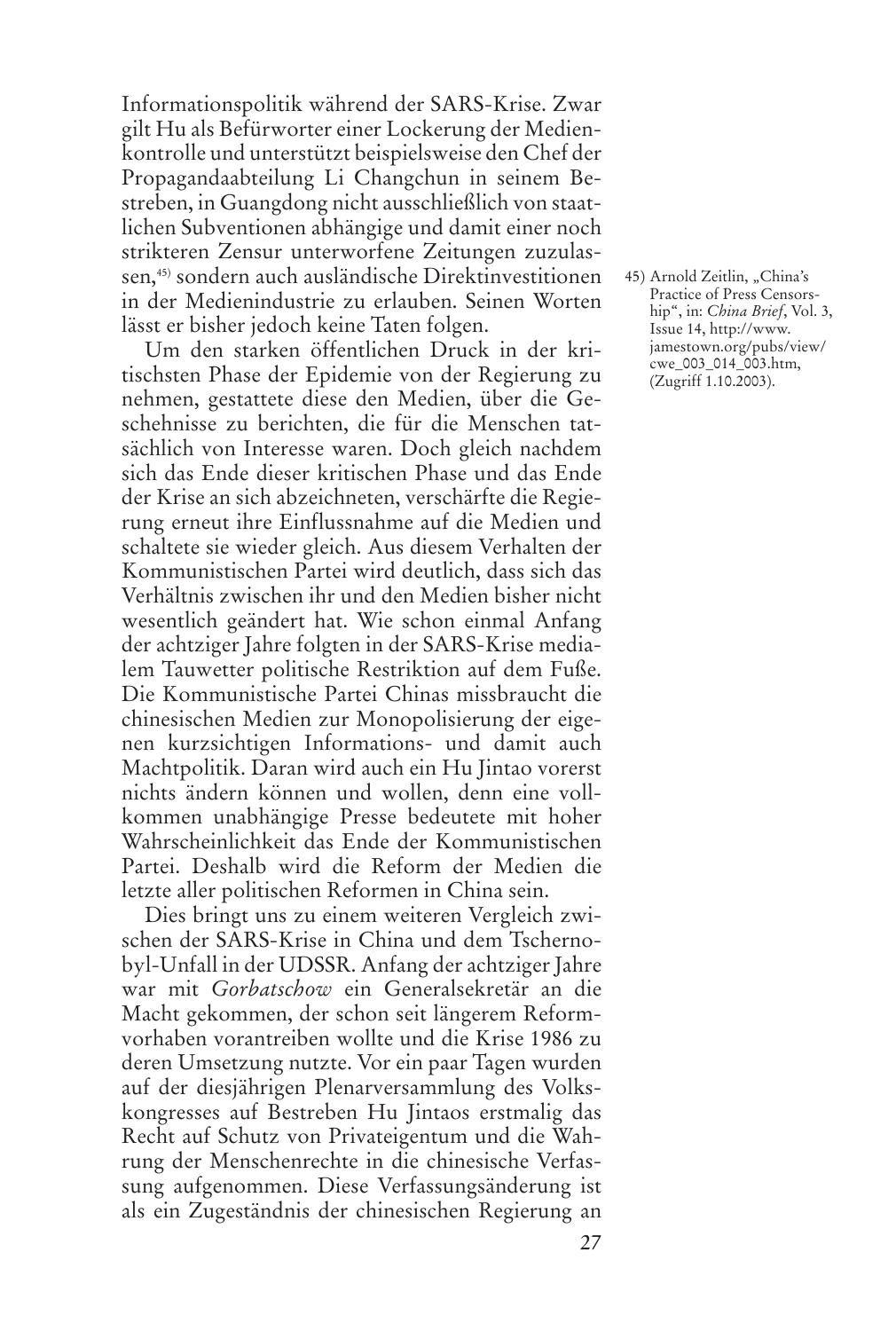das Bedürfnis der eigenen Bevölkerung, in den Genuss einer Garantie der Persönlichkeitsrechte zu gelangen, zu werten. Gleichzeitig soll die Änderung auch als Signal an das Ausland wirken: nämlich dass China bereit ist, einen rechtlich sicheren Rahmen für Investitionen zu schaffen, und daher ein verlässlicher Partner ist. Doch in Anbetracht der Schlupflöcher dieser neuen Verfassungszusätze, wie z.B. die fehlende Kompetenz der chinesischen Gerichte, lokale Gesetze aufgrund ihrer Verfassungswidrigkeit zu ändern, ist weiterhin fraglich, ob die Schlagkraft dieser Verfassungsänderung in der Realität über eine bloße Signalwirkung hinaus gehen wird.

Klar hingegen ist, dass Hu Jintao trotz der durch SARS gestärkten Position weiterhin starken Widerständen gegenüber steht. Jiang Zemin ist und wird auch weiterhin eine entscheidende Komponente der chinesischen Politik bleiben. Und er favorisiert klar die Beibehaltung des Status-quo, den ein rigider Fokus auf stetiges Wirtschaftswachstum garantieren soll.

Auch vor diesem aktuellen Hintergrund stellt sich somit die Frage nach den möglichen Auswirkungen der SARS-Krise für das Ausland. In den letzten Jahrzehnten profitierte China von massiven Auslandsinvestitionen, konnte sich aber immer gegen halbherzige Versuche des westlichen Auslandes wehren, chinesische Missstände (z.B. Menschenrechtsverletzungen, mangelnde Demokratisierung des politischen Systems etc.) zu thematisieren. Die Verbreitung der Epidemie macht jedoch deutlich, dass eine strikte Trennung zwischen wirtschaftlichen, sozialen und politischen Fragen nicht länger möglich ist. Denn China ist aufgrund der wirtschaftlichen Interdependenz in einer globalisierten Welt ein integraler Bestandteil der internationalen Gemeinschaft. Das bedeutet für China zum einen, dass Peking wie alle international eingebundenen Staaten auf verschiedenen Ebenen abhängig vom Ausland ist. Es bedeutet aber auch für das Ausland, dass der Westen und namentlich Europa die Augen vor der dringenden Notwendigkeit umfassender politischer Reformen in China nicht länger verschließen darf, wie Europa und Deutschland dies bisher im Interesse einer wirtschaftlichen Zusammenarbeit getan haben. Denn eines hat die SARS-Problematik mehr als alles andere